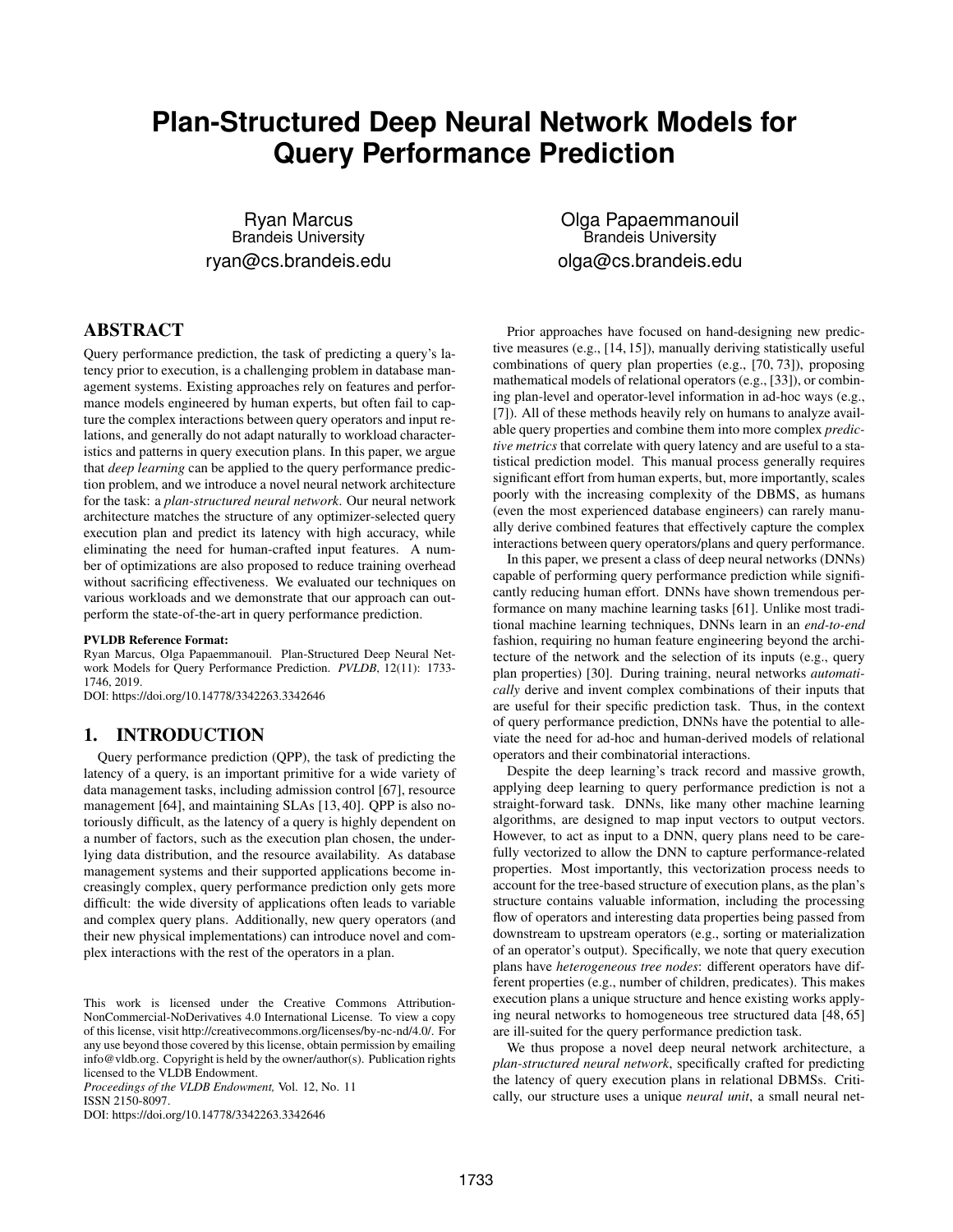work, for each logical operator supported by a DBMS' execution engine. These neural units can model the latency of an operator while emitting "interesting" features to any subsequent operators in the plan. These neural units can be combined together into a tree shape isomorphic to the structure of a given execution plan, creating a single neural network which maps a query execution plan directly to a latency. By exploiting *weight sharing* [29], the property where the same neural unit is used for any instance of the same operator across and within plans, these neural units are capable of learning complex interactions between operators.

While performance prediction has been studied extensively [7, 15, 33, 70], our approach does not depend on *human-engineered* predictive metrics: instead of manually deriving statistically-useful combinations from query plans properties, our approach relies on DNNs to *automatically* identify complex combinations of these properties that can act as effective performance predictors. We argue that this is critical for a query performance prediction system to "keep up" with increasingly complex DBMSs. While this work aims to address this challenge, we do assume that (1) query operator latencies are measurable and (2) the query execution plan is not altered at runtime, which excludes approaches such as runtime query compilation [51], JIT compilation [24], and adaptive query processing [8]. However, we *do* account for multiple queries running in parallel, and for operator-level parallelism, such as the PostgreSQL "gather" operator, parallel hash joins, and parallel aggregates. Common database management systems, such as MySQL [1], PostgreSQL [2], and SQLite [3], meet these requirements.

This paper makes the following contributions:

- We introduce the notion of an *operator-level neural unit,* a deep neural network that models the behavior of a logical relational operator (e.g., join, selection, aggregate). Neural units are designed to produce (a) latency estimates and (b) performance related features that might be useful for the latency prediction of their parent operator within the query execution plan.
- We introduce *plan-structured deep neural networks*, a neural network model specifically designed to predict the latency of query execution plans by dynamically assembling neural units in a network isomorphic to a given query plan.
- We present experimental results demonstrating that our approach outperforms state-of-the-art techniques.

In the next section, we provide background information about neural networks. Section 3 outlines unique properties of query execution plans that motivate our new neural network architecture. Section 4 describes our plan-structured neural network model and how it can be applied to query execution plans. In Section 5, we describe how well-known training optimizations can be applied to plan-structured neural networks. We present experimental results in Section 6, describe related work in Section 7, and offer concluding remarks in Section 9.

# 2. NEURAL NETWORKS BACKGROUND

This section reviews DNNs and gradient descent, a method for training neural networks. See [37] for a more detailed discussion.

A DNN model consists of *layers*. The first layer takes in a vector representing the input data, and subsequent layers apply an activated affine transformation to the previous layer's output. Given an input vector  $\vec{x}$  of size  $n \times 1$ , the *i*-th layer of a network  $t_i(\vec{x})$ provides an output vector of size m:

$$
t_i(\vec{x}) = S\left(W_i \times \vec{x} + \vec{b_i}\right) \tag{1}
$$

where  $S$  is the activation function (a non-linearity such as a sigmoid function or a rectified linear function [19]) and  $W_i$  are the *weights* for the *i*-th layer, represented by a matrix of size  $m \times n$ . The bias,  $\vec{b_i}$ , is an  $m \times 1$  vector representing the constant shift of an affine transform. Together, the weights and the biases represent the *parameters* of the network, controlling the transformation performed at each layer. DNNs end in an *output layer* responsible for mapping the output of the penultimate layer to a prediction.

Neural network layers are composed together by feeding the output of one layer into the input of the next. For a neural network with n layers, where  $\circ$  represents the function composition operator, a neural network can be defined as:  $N(\vec{x}) = t_n \circ t_{n-1} \circ \dots t_1$ .

DNNs are trained on a *dataset*, pairs of *inputs* and *targets*, and aim to learn an accurate mapping from a given input to the correct target. The quality of this mapping is measured by a *loss function*, which quantifies the difference between the neural network's prediction (output) and the ground truth (target). For example, let  $X$ be a set of vectors representing query plans, and  $l(\vec{x})$  be the latency of the query plan represented by the vector  $\vec{x} \in X$ . The neural network N can be trained to produce the target  $l(\vec{x})$  when fed  $\vec{x}$  by minimizing a loss function [59]. One popular loss function is  $L_2$ loss, or root mean squared error, which can be defined as:

$$
err(X) = \sqrt{\frac{1}{|X|} \sum_{\vec{x} \in X} \left( N(\vec{x}) - l(\vec{x}) \right)^2}
$$
 (2)

DNNs learn via a process called *gradient descent*, a method that incrementally adjusts the transformation performed by each layer (i.e., the weights) to minimize the loss function. Gradient descent works by adjusting each weight of the neural network independently. First, we compute the derivative of a given neural network parameter, w, with respect to the loss function. If the derivative is positive, meaning that an increase in this parameter would (locally) lead to a increase in the loss function, the weight  $w$  is decreased. If the derivative is negative, meaning that an increase in this parameter would (locally) lead to a decrease in the loss function, the weight  $w$  is increased. After adjusting the weight, the algorithm then repeats this procedure for each parameter in the network. This simple procedure is iterated until gradients of all parameters (weight and biases) are relatively flat (i.e., convergence). Training a DNN can be seen as a corrective feedback loop, rewarding weights that support correct guesses, punishing weights that lead to errors, and slowly pushing the loss function towards smaller and smaller values. In the process, the network takes advantage of correlations and patterns in the underlying data, creating new, transformed representations of the data [30].

#### 3. CHALLENGES

Despite their advantages, there are numerous challenges in applying deep neural networks to query performance prediction. A straightforward application of deep learning would be to model the whole query as a single neural network and use information from the query plan as the input vector. However, this naive approach ignores the fact that the query plan structure, features of intermediate results, and non-leaf operators often impact query execution times and hence can be useful in any predictive analysis task.

Furthermore, query plans are diverse structures – the type and number of operators varies per plan, operators have different correlations with query performance, and operators have different sets of properties and hence different sets of predictive features. Traditional DNNs have static network architectures and deal with input vectors of fixed size. Hence, "one-size-fits-all" neural network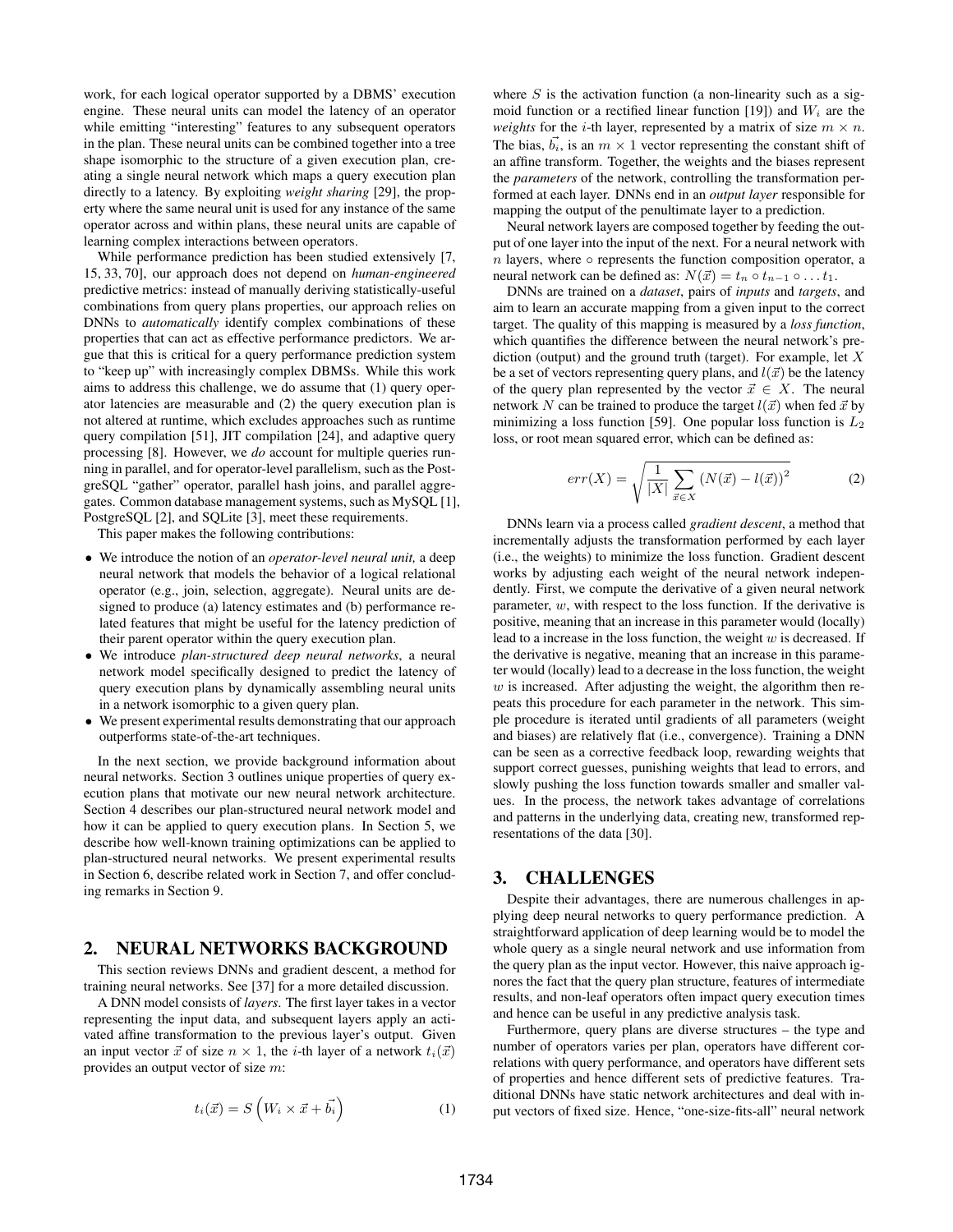architectures do not fit the query performance prediction task. Finally, while previous work in the field of machine learning has examined applying deep neural networks to sequential [20] or treestructured [58, 65] data, none of these approaches are ideal for query performance prediction, as we describe next.

Heterogeneous tree nodes: Traditional neural networks operate on input vectors of a fixed structure. However, in a query execution plan, each type of operator has fundamentally different properties. A join operator may be described by the join type (e.g., nested loop join, hash join), the estimated required storage (e.g., for an external sort), or other properties specific to the underlying execution engine. A filter operation, however, will have an entirely different set of properties, such as selectivity estimation or parallelism flags. Since feature vectors of different operators are likely of different sizes and different semantic meaning, simply feeding them into the *same* neural network is not possible.

A naive solution to this problem might be to concatenate vectors together for each relational operator. For example, if a join operator has 9 properties and a filter operator has 7 properties, one could represent either a join or a filter operator with a vector of size 16 properties. If the operator is a filter, the first 9 entries of the vector are simply 0, and the last 7 entries of the vector are populated. If the operator is a join, the first 9 entries of the vector are populated and last 7 entries are empty. The problem with this solution is *sparsity*: if one has many different operator types, the concatenated vectors will have an increasingly larger proportion of zeros. Generally speaking, such sparsity represents a major problem for statistical techniques [32], and transforming sparse input into usable, dense input is still an active area of research [68, 69]. In other words, using sparse vectors to overcome heterogeneous tree nodes replaces one problem with a potentially harder problem.

Position-independent operator behavior: As pointed out by previous work [33, 73], two instances of the same operator (e.g., join, selection), will share similar performance characteristics, even when appearing within different plans or multiple times in the same plan. For example, in the case of a hash join, latency is strongly correlated with the size of the probe and build relations, and this correlation holds *regardless of the operator's position in the query execution plan.* Since other join algorithms exhibit similar correlations, one could potentially train a neural network model to predict the performance of a join operator, and that same model can be used any time the join operator appears in a plan.

## 4. PLAN-STRUCTURED DNN<sup>S</sup>

This paper proposes a new tree-structured neural network architecture, in which the structure of the network matches the structure of a given query plan. This *plan-structured neural network* consists of operator-level neural networks (called *neural units*), and the entire query plan is modeled as a tree of neural units. On its own, each neural unit is expected to predict (1) the performance of an individual operator type – for example, the neural unit corresponding to a join predicts the latency of joins – as well as (2) "interesting" data regarding the operator that could be useful to the parent of the neural unit. The plan-level neural network is expected to predict the execution time of a given query plan. We begin by discussing the operator-level neural units, and then move on to the plan-structured neural network architecture.

# 4.1 Operator-level neural units

We model each logic operator type supported by a DBMS' execution engine with a unique neural unit, responsible for learning the performance of that particular operator type (e.g., a unique unit for joins, a unique unit for aggregates). These neural units aim to represent sufficiently complex functions to model the performance of relational operators in a variety of contexts. For example, while a simple polynomial model of a join operator makes predictions based only on estimated input cardinalities, our neural units will automatically identify the most relevant features out of a wide number of candidate inputs (e.g., underlying structure of the table, statistics about the data distribution, uncertainty in selectivity estimates, available buffer space), all without any hand-tuning.

**Input feature vectors:** We define as  $\vec{x} = F(x)$  a vector representation describing an instance of a relational operator  $x$ . This vector will act as an input to the neural unit for that particular operator. These vectors could be extracted from the output of the query optimizer, and contain information such as the type of operator (e.g., hash join or nested loop join for join operators), the estimated number of rows to be produced, or the estimated number of I/Os required. Many DBMSs expose this information through convenient APIs, such as EXPLAIN queries. For example, the appendix lists the features used in our experimental study for several operators. Note that the size of the input vector may vary based on the corresponding operator: input vectors for join operators have a different set of properties and thus different sizes than the input vectors for selection operators. We assume every *instance* of a relational operator of a given type will have the same size input vector (e.g., all join operators have the same size input vectors).

Output vector: Performance information for an operator instance x is often relevant to the performance of x's parent. To capture this, and allow for flow of information between neural units, each neural unit outputs both a latency prediction and a *data vector*. While the latency output predicts the operator's latency, the output data vector represents "interesting" features that are relevant to the performance of the parent operator. For example, a neural unit for a scan operator may produce a data vector that contains information about the expected distribution of produced rows. Much like the internal representation of an auto-encoder [37], these data vectors are learned *automatically* during training, without any human interference or selection of the features that appear in the output vector.

Neural units: Next, we define a *neural unit* as a neural network  $N_A$ , with A representing a type of relational operator (e.g.,  $N_{\bowtie}$ ) is the neural unit for join operators). For each instance  $a$  of the operator type  $A$  in a given query plan, the neural unit  $N_A$  takes as input the vector representation of the operator instance  $a, \vec{x_a}$ .

This input is fed through a number of hidden layers, with each hidden layer generating features by applying an activated affine transformation (Equation 1). These complex transformations can be learned *automatically* using gradient descent methods, which gradually adjusts the weights and bias of the neural unit  $N_A$  in order to minimize its loss function. The last layer transforms the internal representation learned by the hidden layers into a latency prediction and an output data vector.

Formally, the output of a neural unit  $N_A$  is defined as:

$$
\vec{p_a} = N_A(\vec{a})
$$
, when *a* is a leaf (3)

where  $a$  is the instance of the operator type  $A$ . The output vector has a size of  $d+1$ . The first element of the output vector represents the neural unit's estimation of the operator's latency, denoted as  $\vec{p}_a[i]$ . The remaining d elements represent the data vector, denoted as  $\vec{p}_a[i]$ . We note that since the input vectors to different neural units will not have the same size, each neural unit may have different sizes of weight and bias vectors that define the neural unit, but their fundamental structure will be similar.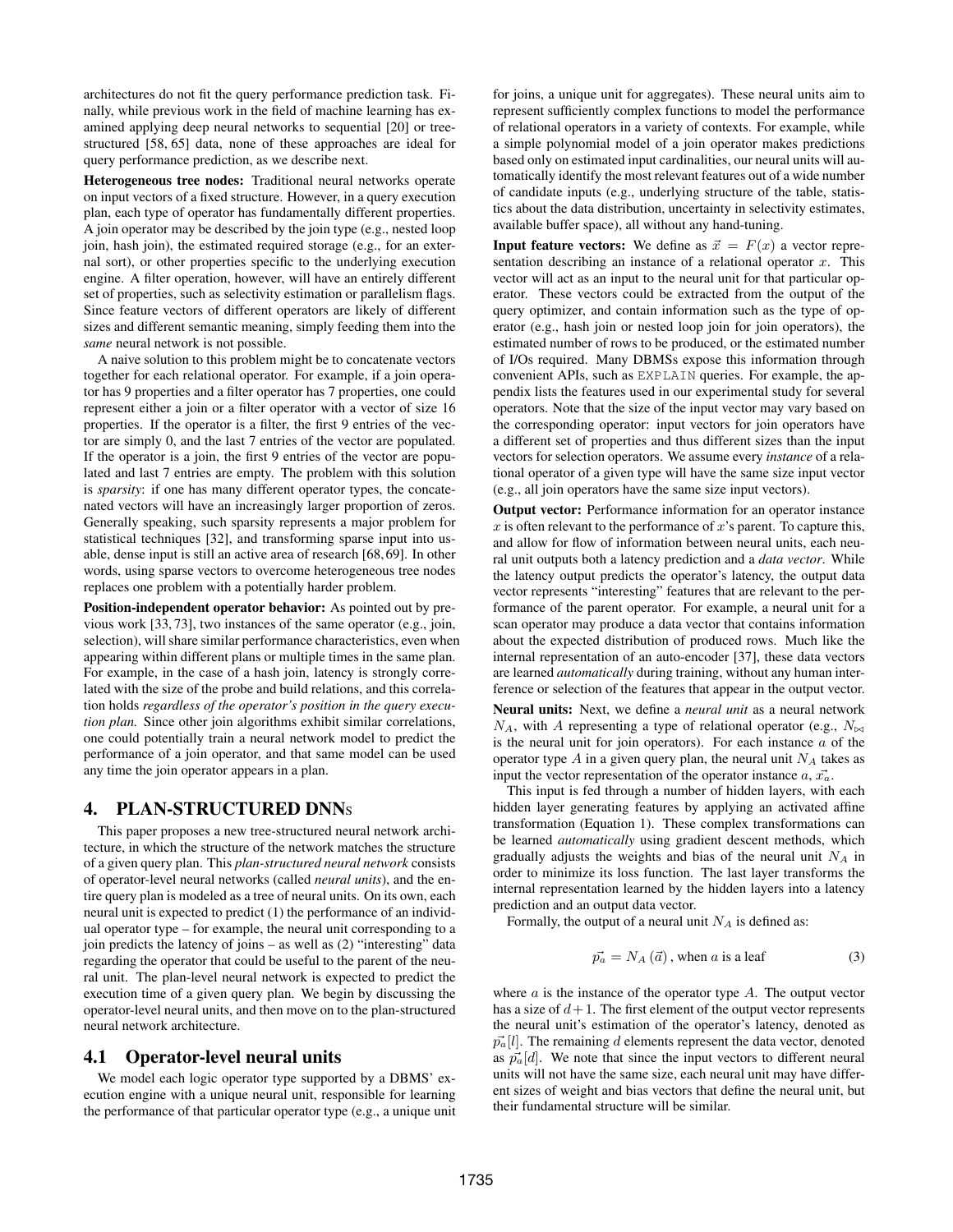

Figure 1: Neural unit corresponding to a scan operator,  $N_s$ .

#### *4.1.1 Leaf neural units (scan)*

The simplest neural units are those representing leaf nodes of the query plan tree and are responsible for accessing data from the database. Following PostgreSQL terminology, we refer to these as *scan* operators to distinguish them from the selection operator that filters out intermediate data.

For a given instance s of the scan operator type  $S$ , the neural unit  $N<sub>S</sub>$  takes as input the raw vector representation of the operator instance s,  $\vec{x_s}$ , and produces an output vector  $\vec{p_s}$ . Since these operators access stored data, their corresponding vectors include (among others) information about the input relation of the scan operator. This information is collected through the optimizer (or various system calls). We refer to the function collecting this information for an instance a of the operator A as  $F(a)$ .

Figure 1 shows an illustration of a neural unit for a scan operator  $N<sub>S</sub>$ . The unit takes information from the query plan (e.g., index/table scan, optimizer's cost, cardinality estimates, estimated I/Os) as input. By running the raw vector representation of a scan operator through many successive hidden layers, the neural unit can model complex interactions between the inputs. For example, a series of activated affine transformations might "trust" the optimizer's cost model more for certain types of scans, or for scans over particular relations. The neural unit transforms the input vector into a latency prediction and a output data vector. This output data vector could, for example, contain features related to the distribution of the rows emitted by the scan.

#### *4.1.2 Internal neural units*

Having constructed neural units for each leaf operator type, we next explain how the internal operators (i.e., operators with children in a query execution plan) can be modeled using neural units. Like leaf operators, the neural units for the internal operator instance  $x$ of the query execution plan will take an operator-specific input vector, provided by the function  $F(x)$ . However, the performance of the internal operators depends also on the behavior of its children. Hence, each internal neural unit receives also as input the latency prediction and the output data vector of its children.

A neural unit for an internal operator type  $A$  is a neural network  $N_A$ . Given a query execution plan where an operator instance  $a$ of type A receives input from operators  $x_i, i \in \{1, ...n\}$  (i.e., a is the parent operator of each such  $x_i$ ), the input vector of  $N_A$ will contain the operator-related information produced by  $F(a)$  in addition to *the output vectors produced by the operator's children*:

$$
\vec{p_a} = N_A(F(a) \frown \vec{p_{x_i}} \frown \cdots \frown \vec{p_{x_n}}) \tag{4}
$$

where  $\sim$  represents the vector concatenation operator.

Figure 2 shows an example of an internal neural unit, corresponding to a join operator,  $N_{\bowtie}$ . The unit takes information about the join operator itself (e.g., the type of join, the optimizer's predicted cost, cardinality estimates) as well as information from the join operator's children. Specifically, the join neural unit will receive both the data vector and latency output of its left and right



Figure 2: Neural unit corresponding to a join operator,  $N_{\bowtie}$ . The neural unit takes input from its two children (top and bottom), as well as information from the query execution plan (middle).



Figure 3: A neural network for a simple join query

child. These inputs are fed through a number of hidden layers and transformed into a final output vector, where the first element of the output vector represents the predicted latency and the remaining elements represent the data output features. This allows  $N_{\bowtie}$  to be further composed with other neural units.

## 4.2 Trees of neural units

Next, we show how neural units can be composed into tree structures isomorphic to any particular query execution plan. Intuitively, each operator in a query execution plan is replaced with its corresponding neural unit (e.g., join operators are replaced with  $N_{\bowtie}$ ), and the output of each neural unit is fed into the parent. The latency of the query execution plan is the first element of the output vector  $\vec{p}_r$ , where r is the instance operator on the root of the query execution plan. Note that the recursive definition (Equation 4) of  $\vec{p}_r$  will "replace" each relational operator with its corresponding neural unit in a top-down fashion.

Figure 3 shows an example of this construction. For the query execution plan in the bottom-right of the figure (two scans and a join), two instances of the scan neural unit and one instance of the join neural unit are used. The outputs of the scan units are concatenated together with information about the join operator to make the input for the join unit, which produces the final latency prediction.

Figure 4 shows a more general example, with a query plan (top left) and the corresponding neural network tree (right). Each neural unit, represented as trapezoids, takes in a number of inputs. For the leaf units (orange, corresponding to the table scans in the query plan), the inputs are information from the query plan (black arrows). The internal, non-leaf units take information from the query plan as well, but additionally take in the latency output (green arrows) and the data outputs (red arrows) of their children. The latency outputs represent the model's estimate of the latency of each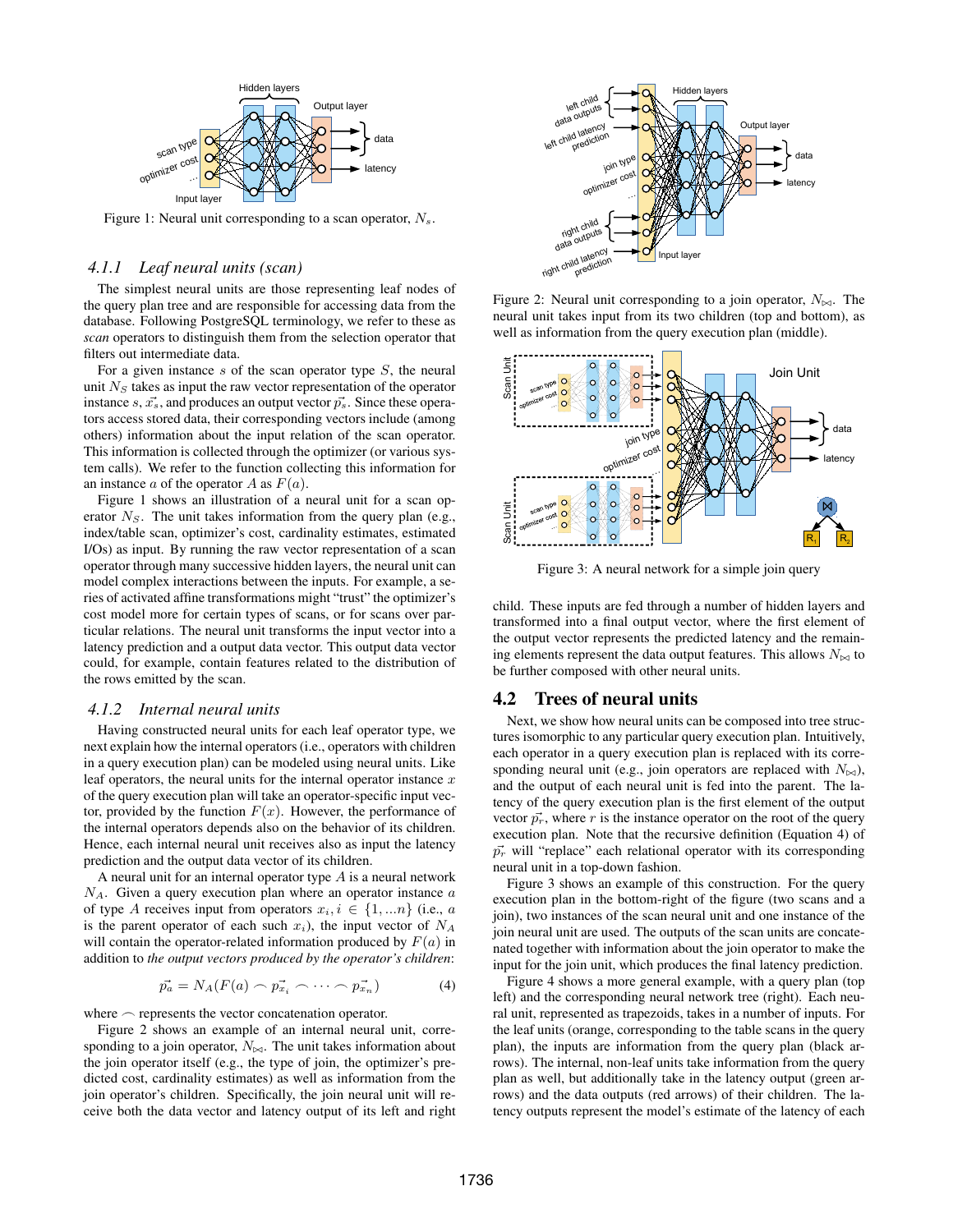

Figure 4: General neural network for latency prediction

operator, and the data outputs contain information about each operator that may be useful to the parent operator (for example, the table scan neural unit may encode data about which relation is being read). The two orange trapezoids correspond to the scan operators of  $R_1$  and  $R_2$  in the query plan, and thus use the same neural unit.

#### 4.3 Model discussion

Next, we discuss the advantages and disadvantages of our planstructured neural network model and we analyze the differences between our model and plan level models, which transform the *entire* query plan into a feature vector, and operator level models, which model each query operator independently.

Operator interactions: Complex interactions between query operators is a central challenge for query performance prediction systems. While some interactions are relatively simple (e.g., the latency of a join changing depends on the selectivity of its child filter operator), other interactions are extremely complex to analyze (e.g., the latency of pipelined overlapping query operators and their shared memory bandwidth). While every operator in a query plan tree *may* interact with any other operator, QPPNet leverages the fact that any relational operator in a query execution plan *does* affect the performance of *all* of its ancestors. Plan-level models [70, 73] ignore this structural information entirely, and operator-level models [7, 33] make a much stronger assumption: that an operator *only* interacts with its *direct* parent. Conversely, the way we assemble neural units into trees respects this property: each neural unit passes information upwards, and the model automatically *learns* which features should be passed up the tree, both to each operator's direct ancestors and beyond. Intuitively, this upwards-only communication policy directly encodes knowledge about the structure of the query execution plan into the network architecture.

Of course, query operators can interact with operators other than their ancestors. For example, two table scans may execute in parallel, competing for disk I/Os. A database engine may implement advanced techniques such as sideways information passing [22,62]. These types of interactions are unlikely to be captured by either our proposed neural network model *or* existing plan-level or operatorlevel models [7, 33, 70, 73]. However, our tree-structured neural network *does* capture interactions between children and their (nonimmediate) ancestors, whereas plan-level and operator-level models cannot capture even these interactions.

Finally, our model can model plan parallelism. To use PostgreSQL as an example, multiple parallel workers are represented with a "gather" operator, which we model using a neural unit just like any other PostgreSQL operator. The neural unit representing the "gather" operator could learn an admittedly-simplistic interference model (e.g., if the underlying parallel tasks will compete for a resource) through the data output vectors. Intuitively, such a neural unit could minimally learn to report the maximum of its children's estimated latency.

Heterogeneous tree nodes: Operator-level neural unit accept input vectors of different size depending on the operator they model, while producing a fixed-sized output vector. This enables the structure of the plan-structured neural network to dynamically match any given query plan, thus making our model suitable to handle arbitrary plans. For example, regardless of if the child of a join operator is a filter (selection) or a scan, its child neural unit will produce a vector of a fixed size, allowing this output vector to be connected to the neural unit for a join operator.

Position-independent operator behavior: Since we expect a particular operator to have some common performance characteristics regardless of its position in the query execution plan, the same neural unit is used for every instance of a particular operator. Because the same query execution plan can contain multiple instances of the same operator type (e.g., multiple joins), our architecture can be considered a *recurrent neural network* [35], and as such benefits from *weight sharing* [29]: since instances of the same operators share similar properties, representing them with a single neural unit (and thus a a single set of weights and bias) is both efficient (fewer total weights) and effective (enforces a constraint). However, since *distinct* operator types are represented by different neural units (and do *not* share the same weights and bias), our approach can handle the heterogenous nature of the query execution plan operators.

# 5. MODEL TRAINING

So far, we have discussed how to assemble neural units into trees matching the structure of a given query execution plan. In this section, we describe how these plan-structured neural networks are trained. Training is the process of progressively refining the network's weights and bias (in our case, the weight and bias of the neural units included in a plan-structured neural network) to minimize the loss function using gradient descent (see Section 2).

Initially, each hidden layer, and the final latency and data vector output for each neural operator, will simply be a random activated affine transformation. In other words, the weights and bias that define the transformations (Equation 1) are initially picked randomly. Through repeated applications of stochastic gradient descent, these transformations are slowly tweaked to map their inputs slightly closer to the desired target outputs.

This training process is performed using a large corpus of executed query plans. Formally, for a dataset of executed query execution plans, let  $D$  be the set of all query operator instances within those plans. Then, for each query operator  $o \in D$ , let  $l(o)$  be the latency of the operator. The neural units are trained by minimizing the following loss function:

$$
L_2(D) = \sqrt{\frac{1}{|D|} \sum_{o \in D} (p_o^2[l] - l(o))^2}
$$
 (5)

where  $\vec{p}_o[l]$  represents the latency output of the operator o's neural unit (the neural unit's prediction).

Note that if a particular query operator instance  $\sigma$  is not a leaf in its query execution plan, the evaluation of its output  $\vec{p}_o$  will involve multiple neural units, based on the recursive definition given by Equation 4. The loss function  $L_2(D)$  thus represents the prediction accuracy of leaf operators, internal operators, *and* the root operator of a query execution plan. Minimizing this loss function thus minimizes the prediction error for *all* operators.

Intuitively, Equation 5 is simply the combined differences between the latency the model predicted for each operator and the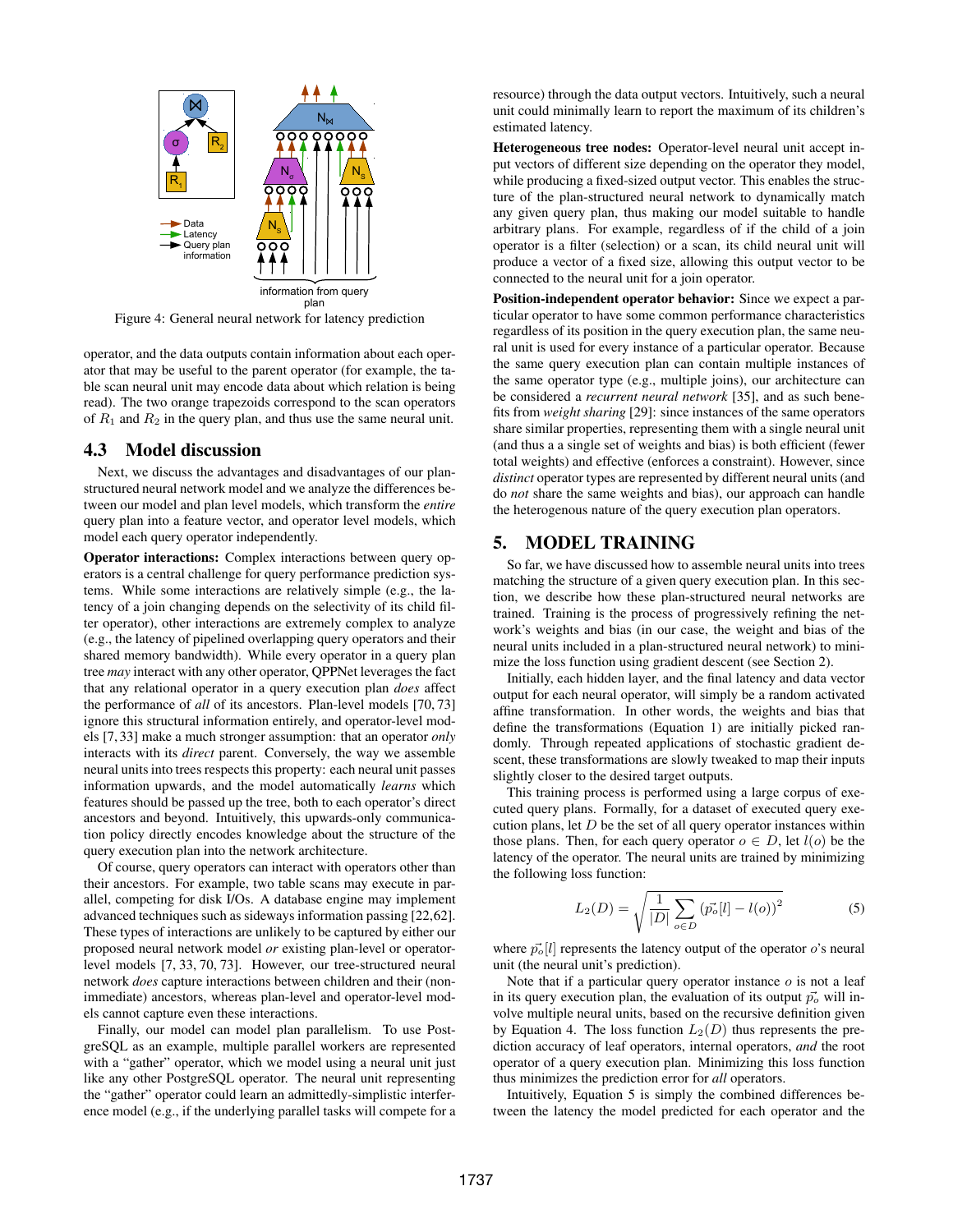observed, "ground truth" latency. The loss function explicitly compares the predicted latency of a particular operator  $\vec{p}_o[i]$  with the "ground truth" latency  $l(op)$ .

However, it is important to note that the loss function does *not* explicitly compare the data vector of the output  $\vec{p}_o$  to any particular value. The stochastic gradient descent algorithm is thus free to tweak the transformations creating the output data vector to produce useful information for the parent neural unit consuming the data vector output. To exemplify this, consider evaluating the output  $\vec{p}_i$  for a simple query plan involving the join j of two relation scans,  $s_1$  and  $s_2$ , as illustrated in Figure 3. Following Equation 4, and defining as  $N_{\bowtie}$  the neural unit for joins and  $N_S$  the neural unit for scans, we can expand the output vector  $\vec{p}_j$  as follows:

$$
\vec{p_j} = N_{\bowtie} \Big( F(j) \cap \vec{p_{s_1}} \cap \vec{p_{s_2}} \Big)
$$
  
=  $N_{\bowtie} \Big( F(j) \cap N_S(F(s_1)) \cap N_S(F(s_2)) \Big)$   
=  $N_{\bowtie} \Big( F(j) \cap [\vec{p_{s_1}}[l] \cap \vec{p_{s_1}}[d]] \cap [\vec{p_{s_2}}[l] \cap \vec{p_{s_2}}[d]] \Big)$ 

where  $\vec{p}_s[d]$  represents the output data vector for the neural unit corresponding to the operator s in the query execution plan.

Thus, the transformations producing the output data vector for each neural unit are adjusted by the gradient descent algorithm to minimize the latency prediction error of their *parents*. In this way, each neural unit can learn what information about its represented operator type is relevant to the performance of the parent operator *automatically*, without expert human analysis. Because the training process does not push output data vectors to represent any prespecified values, we refer to these values as *opaque*, as the exact semantics of the output data vector will vary significantly based on context, and may be difficult to interpret directly, as is generally the case with recurrent neural networks [35, 37].

#### 5.1 Training optimizations

Training neural networks can be time consuming [37]. Thus, we use two optimizations which aim to improve the *performance* of computing the loss function of a plan-structured neural network (Equation 5) in the context of gradient descent. Section 5.1.1 explains how the loss function can be computed efficiently in a vectorized way using *bucketing*. Section 5.1.2 shows how computing the loss function can be accelerated by memoizing the gradient computation. We note that modern deep learning libraries [5, 54] have built-in infrastructure for these optimizations.

## *5.1.1 Batch training*

Gradient descent minimizes a neural network's loss function by tweaking each weight by a small amount based on the gradient of that weight, but requires the entire dataset to fit in memory and are thus often *space* prohibitive. Thus, modern differentiable programming frameworks [5, 54] preform training in *batches*: the gradient is *estimated* using simple random samples (called batches or minibatches) drawn from the data. This widely-adopted technique is called *stochastic gradient descent* [59]. Since each sample is selected at random, the estimation of the gradient is unbiased [12].

Modern neural network libraries take advantage of vectorization (applying mathematical operators to entire vectors simultaneously) to speed up computation. To do so, neural networks are assumed to have a fixed architecture: an architecture that does not change based on the particular input. By assuming a fixed architecture, libraries can assume that the symbolic gradient of each weight will be identical for each item in the batch (i.e., the derivative of any weight can be computed using the same sequence of mathematical operations), and thus their computation can be vectorized.

Stochastic gradient descent and vectorization work for neural networks where the structure of the network does not change based on the inputs. However, these optimization pose a challenge for our plan-structured neural network model: if two samples (i.e., query plans) in a batch have different tree structures, the symbolic derivative for a given weight will vary depending on the input sample, and thus the sequence of mathematical operations needed to compute the derivative of a given weight can differ.

One solution might be to group the training set into query execution plans with identical structure, and then use each group as a batch. However, most of the effectiveness of stochastic gradient descent depends on the batch being a true simple random sample [12]. By only creating training batches with identical query plans, each batch, and thus each estimation of the gradient, will become biased.

Bucketing: Luckily, we note that a standard bucketing technique [5] can be applied to allow our approach to benefit from vectorization. With bucketing, we construct large batches of randomly sampled query plans. Within each large batch  $B$ , we group together sets of query plans with identical structure into buckets. Formally, we partition B into equivalence classes  $c_1, c_2, \ldots, c_n$  based on plan's tree structure, such that  $\bigcup_{i=1}^{n} c_i = B$ . Then, we compute:

$$
\nabla_{w}(L_2, B) = \frac{1}{\sum_{i=1}^n |c_i|} \times \sum_{i=1}^n \left( \sum_{p \in c_i} \frac{\partial L_2(p)}{\partial w} \right)
$$

The gradient is then efficiently estimated within each class, and the results are summed and normalized. This optimization works best when the number of equivalence classes is relatively small (e.g., many queries share similar plan structures). In the extreme case where *no* queries share the same plan structure, this optimization is equivalent to not performing any bucketing at all.

#### *5.1.2 Information sharing in subtrees*

Next, we discuss how to efficiently compute the loss function by exploiting the tree-structure architecture of our neural network. Let us assume that  $r$  of type  $R$  is the root operator of a query execution plan, and  $c$  is the sole child of that operator. When computing the loss function of the query execution plan's neural network, estimating the latency prediction error of the root,  $(\vec{p}_r[i] - l(r))$  in Equation 5, requires us to compute the output vector of its child  $c$ ,  $\vec{p}_c$ , as an intermediate value. This follows from the definition of  $\vec{p}_r$ in Equation 4, based on which  $\vec{p_r} = N_R(F(r) \frown \vec{p_c})$ . Since computing the loss function will *also* require computing  $\vec{p}_c$  (in the term  $(\vec{p}_c - l(c))$ , we can avoid a significant redundant computation by caching the value of  $\vec{p}_c$ , thus only computing it once.

More generally, this effectively amounts to memoization while traversing the tree in post-order. For an arbitrary root  $r \in D$  of a query execution plan, we can compute the error of each neural unit in the plan's neural network rooted at  $r$  in a bottom-up fashion: first, for each leaf node  $leaf$  in the tree rooted at r, compute and store the output the neural units corresponding to the leaf nodes,  $p_{\vec{leaf}}$ . Then, compute and sum the  $(p_{\vec{leaf}}[l] - l(\vec{leaf}))^2$ values, storing the result into a global accumulator variable. Once all the leaf nodes have been resolved in this way, repeat the process moving one level up the tree. When the root of the tree has been reached, the global accumulator value will contain the  $(\vec{p}_x[i]$ −  $l(x)$ <sup>2</sup> values for every operator x in the tree rooted at r. The global accumulator contains the sum of the squared differences between the predicted latency and the actual latency for every node in the tree. Applying this technique over every plan-structured neural network in D can greatly accelerate the computation of our loss function as defined in Equation 5.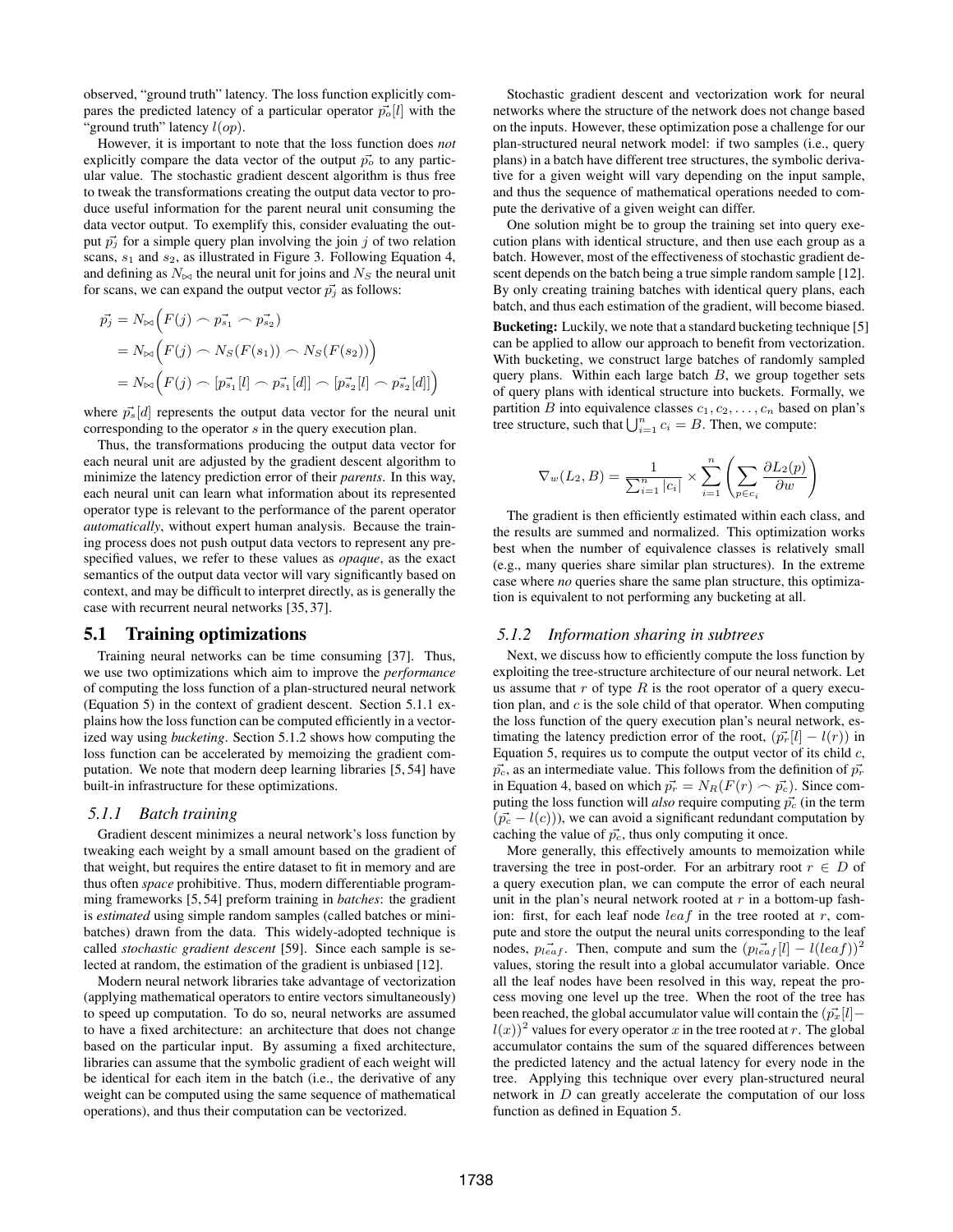

Figure 5: Efficiently computing the sum of losses for each neural unit in a tree. The " $-$ <sup>2</sup>" nodes represent computing the difference and then squaring the result.

We note that deep learning libraries support this optimization naively. For example, in PyTorch [54], the latency outputs of intermediary nodes can be effectively queried using detach function and the requires grad parameter.

Example: Figure 5 shows a graphical representation of this process. First, we compute and cache the output of the neural unit labeled "1". We then add the squared difference between the outputted latency and the true latency,  $l(1)$  into the global accumulator variable g. Next, we compute and cache the output of the neural unit labeled "2". Note that to compute the output of "2", we reuse the cached output value of "1". Then, we compute the squared difference between the latency predicted by "2" and  $l(2)$ , adding the result into the global accumulator. The same process is repeated for neural unit "3", which has no children. Finally, we compute the output of neural unit "4", which requires reusing the cached outputs from neural units "2" and "3". We then compute the squared difference between the latency predicted by neural unit "4" and  $l(4)$ , and add it to the global accumulator variable.

# 6. EXPERIMENTAL RESULTS

In this section, we describe the experimental study we conducted for our proposed plan-based neural network model. In all our experiments, our queries were executed with PostgreSQL 11.2 [2] (a row store) on a single node with an Intel Xeon CPU E5-2640 v4 processor, 32GB of RAM, and a solid-state drive. PostgreSQL was configured to use a maximum of 4 parallel workers.

Workload: We conducted experiments using TPC-H [57], a decision support benchmark, and TPC-DS [50], a decision support benchmark with a focus on more complex queries. All 22 TPC-H query templates were used, but only 69 TPC-DS query templates are compatible with PostgreSQL (without significant modification), hence we use only these templates for TPC-DS. For both benchmarks, 22K queries were executed with a scale factor of 100GB. Execution times and execution plans were recorded using PostgreSQL's EXPLAIN ANALYZE capability. The input features used for each neural unit are those that PostgreSQL makes available through the EXPLAIN command before a query is executed. See the appendix in the extended version of this paper [42] for a listing.

Training data: Queries are split into a training and testing sets in two different ways. For the TPC-DS queries, all of the instances of 10 randomly selected query templates are "held out" of the training set (the neural network trains on 59 query templates, and the performance of the network is measured on instances of the unseen 10 query templates). For the TPC-H queries, since there are not enough query templates to use the same strategy, 10% of the queries, selected randomly, are "held out" of the training set (the neural network trains on 90% of all query instances, and the performance of the network is measured on the other 10%). The dataset contained instances of 21 distinct query operators, with query plans containing between 6 and 91 operator instances.

Neural networks: Unless otherwise stated, each neural unit had 5 hidden layers, each with 128 neurons . The data vector size was set to  $d = 32$ . Rectified linear units (ReLUs [19]) were used as activation functions. Training was conducted over 1000 epochs (full passes over the training queries). We used PyTorch [54] to implement our plan-structured neural networks.

Evaluation techniques: We compare our plan-based neural network model (*QPPNet*) with four other latency prediction approaches.

- 1. *SVM-based models (SVM)*: We implemented the learning-based approach proposed in [7], the state-of-the art in latency prediction for relational queries with no explicit human modeling. We use a regression variant of SVM (Support Vector Machine) that uses radial basis function kernel to built models for each operator. Selective applications of plan-level models are used in situations where the operator-level models are likely to be inaccurate. In contrast to our approach, the set of input vectors for both the operator and plan level models are hand-picked through extensive experimentation.
- 2. *Resource-based features (RBF)*: We also implemented a predictive model that take as input the features proposed by [33]. Although these features are picked for predicting resource utilization of query operators and by extension query plans, resource usage can be good indicator of query performance in nonconcurrent query executions. Hence we modified the MART regression trees used in [33] to predict query latency. Similarly to the SVM approach, the input features of this model are handpicked and not automatically engineered as in QPPNet. However, unlike the SVM approach, the RBF approach uses humanderived models for capturing operator interactions.
- 3. *Tuned analytic model (TAM)*: We also implemented a version of the tuned optimizer cost model model proposed in [73]. This approach uses the optimizer cost model estimate to predict query latency. First, some "calibration queries" are ran to determine the coefficients for the "calibrated cost model." These calibration queries are generally simple plans designed to measure the relationship between the optimizer's estimated cost and an operator's runtime. Then, this calibrated cost model is used to predict the query latency using the optimizer's cardinality estimates as inputs.<sup>1</sup> The TAM approach is thus entirely human-engineered, except for a sparse number of tuned parameters that are adjusted using the special calibration queries.
- 4. *Non-tree structured deep neural network (DNN)*: To validate our tree-structured architecture, we also compare against a fullyconnected deep neural network with 8 hidden layers with 256 neurons each. $<sup>2</sup>$  The inputs to this network is the concatenation</sup> of the sums of the vectors representing each operator type.

Evaluation metrics: To evaluate the prediction accuracy of these techniques, we use two metrics: *relative prediction error* and *mean absolute prediction error*. The relative prediction error has been used in  $[7, 33]$  and can be defined as follows. Letting  $Q$  be the set

 $1$ Our version of [73] uses optimizer estimates of cardinalities as inputs without the proposed "data sampling" optimization.

<sup>&</sup>lt;sup>2</sup>Selected via grid search of  $2^n$  for  $2 \le n \le 10$ .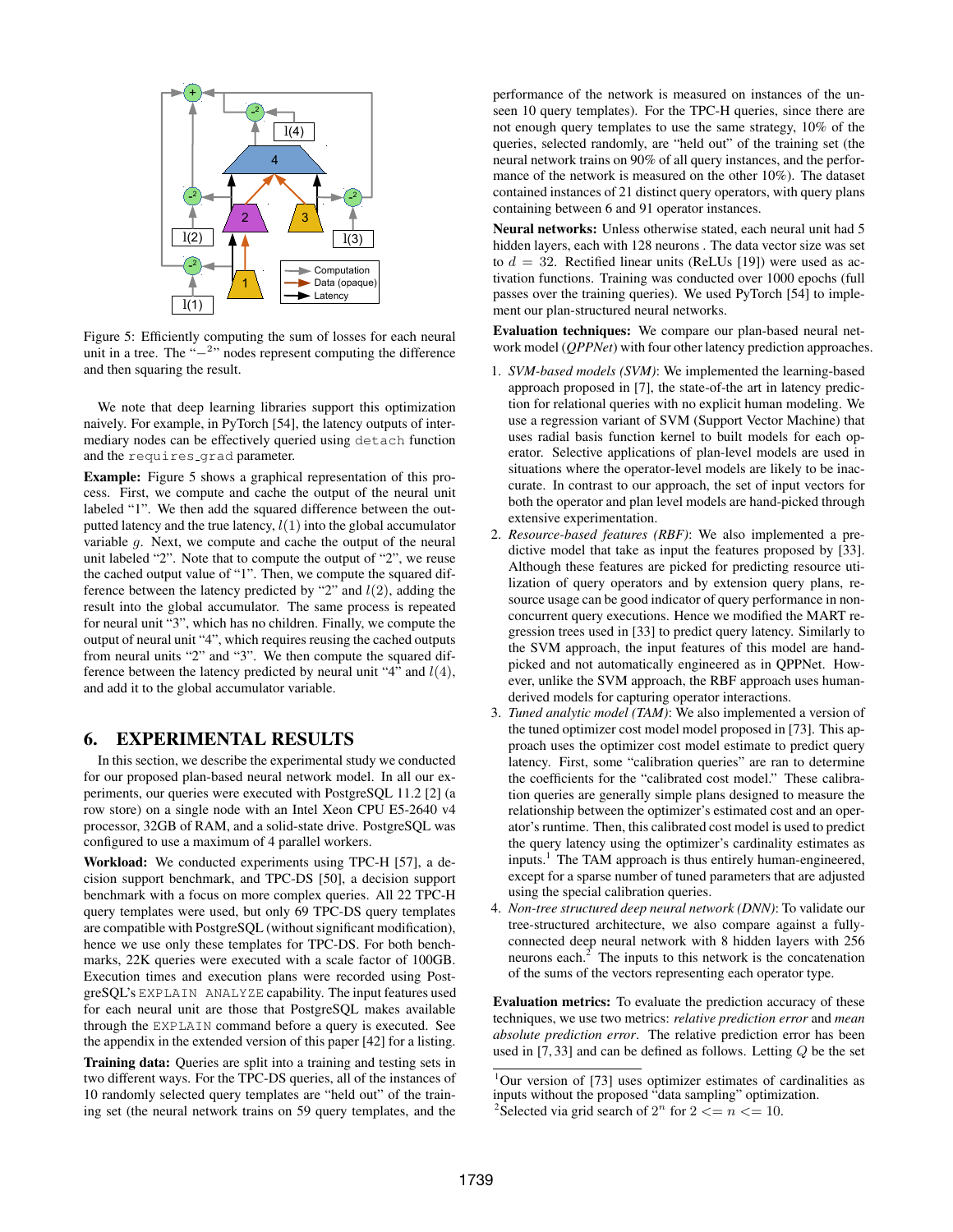

(b) Comparison of cumulative error factor  $R(q)$  for different workloads. The x-axis signifies the proportion of the test set for which each approach achieved an error factor  $R(q)$  below the value on the y-axis

Figure 6: Comparison of prediction accuracy

of test queries, letting  $predicted(q \in Q)$  be the predicted latency of q, and letting  $actual(q \in Q)$  be the actual latency, the relative prediction error is:  $\frac{1}{|Q|} \sum_{q \in Q} \frac{|actual(q) - predicted(q)|}{actual(q)}$ .

However, the "relative error" metric has several known flaws [66]. Specifically, relative error asymmetrically favors underestimates. No matter how bad an under-prediction is, the worst value the relative error can take on is 0. However, for over-predictions, the relative error is unbounded, hence the asymmetry. Thus, we also report the mean absolute error, a standard metric [56], which symmetrically penalizes under and over estimations:

$$
\frac{1}{|Q|}\sum_{q\in Q}|actual(q)-predicted(q)|
$$

A useful property of mean absolute error is that it shares the same units as the regression target; since we are predicting a quantity of time, the units of the mean absolute error are also time units.

We also report  $R(q)$ , the maximum of the ratio between the actual and the predicted and the ratio between the predicted and the actual (not to be confused with the coefficient of determination):

$$
R(q) = \max\left(\frac{actual(q)}{predicted(q)}, \frac{predicted(q)}{actual(q)}\right)
$$

Intuitively, the  $R(q)$  value represents the "factor" by which a particular estimate was off. For example, if a model estimates a query's  $q$  latency to be 2 minutes, but the latency of the query is actually 1 minute, the  $R(q)$  value would be 2, as the model was off by a factor of two. Similarly, if the model estimates a query's latency to be 2 minutes, but the latency of the query is actually 4 minutes, the  $R(q)$  value would also be 2, as the model was again off by a factor of two.

# 6.1 Prediction Accuracy

The accuracy of each method at estimating the latency of queries in the TPC-H and TPC-DS workloads are shown in Figure 6a. The results reveal that our neural network approach outperforms the

other baselines. The relative error improved by 9% (TPC-DS) and 5% (TPC-H) over RBF, by 25% (TPC-DS) and 24% (TPC-H) over SVM and by 28% (TPC-DS) and 21% (TPC-H) over TAM. In terms of absolute error, the average error decreased by 11 minutes (TPC-DS) and 7 minutes (TPC-H) from RBF, and by 18 minutes (TPC-DS) and 15 minutes (TPC-H) from SVM and 21 minutes (TPC-DS) and 13 minutes (TPC-H) from TAM.

We suggest two possible explanations for the larger improvement seen in TPC-DS as compared to TPC-H. First, the fact that the average TPC-DS query plan has more operators than the average TPC-H query plan (28 operators vs. 18 operators), resulting in QPPNet being able to take advantage of a larger amount of training data. Second, TPC-DS was designed to have more complex queries than TPC-H [50], and QPPNet's tree-based architecture captures these complexities better than hand-derived models, resulting in a large improvement over previous techniques. Overall, QPPNet is able to learn predictive features that are able to match and exceed the predictive power of the techniques we tested that rely on handengineered features, with more significant gains when the query workload is more complex (in our case, TPC-DS vs. TPC-H).

The notably poor performance of the non-tree structured neural network (DNN) provides evidence that the tree structure of QPPNet provides a significant advantage. Intuitively, the gap between DNN and QPPNet can be explained by *inductive bias* [44]: while deep neural networks can approximate any function [21], it is important to constrain the learned function to avoid overfitting (i.e., finding a function that performs well on the training data but generalizes poorly). By structuring QPPNet in a way that mirrors execution plans, we add model constraints and force QPPNet to fit the training data with a function that is intuitively related to the structure of the execution plans themselves (e.g., the latency of a parent operator is a function of its children). More broadly, this experiment provides evidence that out-of-the box application of deep learning models to the performace prediction problem is unlikely to yield good results. Instead, carefully encoding knowledge about query plans and their structure into deep learning architectures is critical to achieving acceptable prediction accuracy [10].

## *6.1.1 Prediction distribution*

We analyzed how frequently each model's prediction are within a certain relative factor of the correct latency. We plot the distribution of  $R(q)$  values in Figure 6b, in the style of cumulative density function. Each plot shows the largest  $R(q)$  value achieved for a given percentage of the test set. For example, on the left hand graph for the QPPNet line, at 0.93 on the x-axis, the y-axis value is "1.5". This signifies that QPPNet's prediction was within at least a factor of 1.5 of the correct prediction for 93% of the testing data. For both datasets, QPPNet's curve has a smaller slope, and does not spike until it is much closer to 1 than the other curves. This means that QPPNet's estimates are within a lower error factor for a larger portion of the testing queries compared with the other techniques.

For both workloads, QPPNet has the highest proportion of the test set with an error factor less than 1.5. A high percentage of its predictions (89% for TPC-DS and 93% for TCP-H) are only within a factor of 1.5 of the actual latency, outperforming TAM by 38% (TPC-DS) and 15% (TPC-H), SVM by 21% (both TPC-H and TPC-DS) and RBF by 4% (TPC-DS) and 5% (TPC-H). The results indicate that our approach offers predictions closer to the real latency for a significantly higher number of queries.

Figure 7 shows error distributions for each technique on the TPC-DS dataset. Each plot has been normalized to sum to one. Figure 7 shows that all of the tested techniques gave unbiased estimations: no technique consistently over or under estimated query execution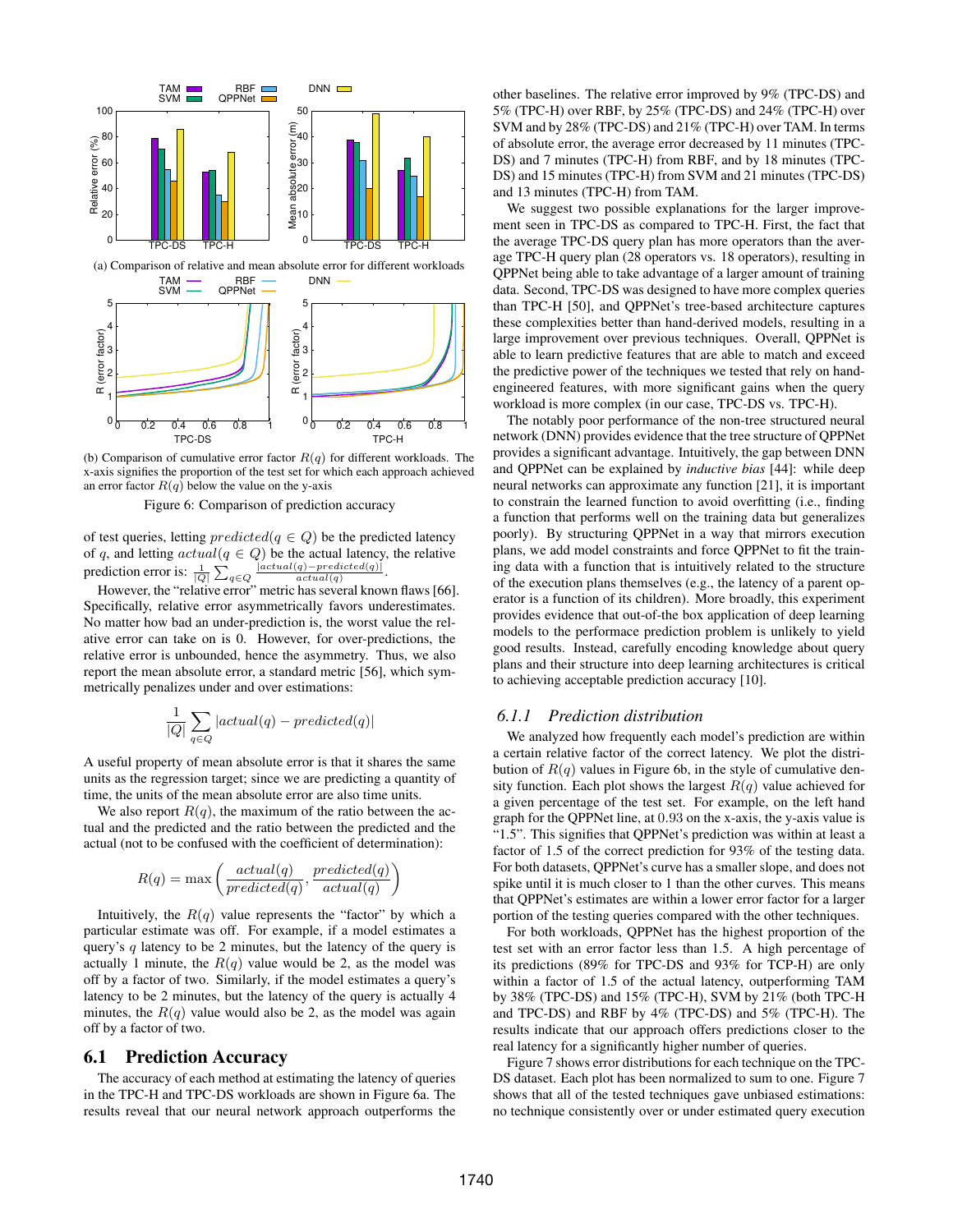

times (each has a mean around zero). Figure 7d shows that QPP-Net achieves a tighter (lower variance) error distribution than the other techniques. Interestingly, Figure 7e shows that the non-tree structured neural network has a multi-modal error distribution. We hypothesize that the DNN technique is learning a model that essentially classifies TPC-DS queries into "long running" or "short running", and then assigns the mean latency of either group. This is a common occurrence in neural networks using L2 loss functions that are not well-structured to their problem domain [23].

## *6.1.2 Prediction analysis per query type*

.

We evaluated how different types of queries affect the performance of QPPNet. We group queries from the TPC-H dataset into five different groups based on the "Choke Point" analysis presented by Boncz et al. in [11]: (1) *Agg*, queries that depend strongly on aggregation performance, (2) *Join*, queries that have voluminous joins, (3) *Locality*, queries with correlated filters requiring nonfull-scans over data tables, (4) *Expr*, queries that evaluate complex logical or mathematical expressions, and (5) *Corr*, queries with correlated or dependent subqueries. Some query templates appear in multiple groupings, and some queries are not present in any group.<sup>3</sup>

Figure 8a shows the mean absolute error of the TPC-H queries grouped by their "Choke Point" categorization. We first observe that QPPNet's mean absolute error is relatively consistent across each category (16-19m) compared to other approaches (e.g., SVM ranges from 19m to 33m). Second, we observe that QPPNet's biggest gains, relative to the other techniques, are in the Join and Corr categories. Both of these categories exhibit more complex plan structures and operator interactions than the other categories: for example, the Join category contains join operators that write intermediate data into disk, drastically altering the latency of these joins and the joins further up in the query plan (which may read their inputs from disk). The Corr category contains join operators with bushy sub-trees (as opposed to a left-deep trees), which increases the complexity of the interactions among operators. We believe that the relatively improved behavior of QPPNet on these categories is indicative of QPPNet's ability to effectively capture interactions between operators and their impact on query latency.

The number of operator instances and the depth of a query plan directly affect the network structured used by QPPNet. The Corr category contained both the highest average number of operator instances (39 operators) and the highest average plan depth (average depth of 11), whereas the Expr category contained the lowest (on average, 20 operators and a depth of 5). While QPPNet achieved a lower predictive error on queries in Expr category, QPPNet had a lower predictive error on the largest and deepest query in the Expr category (29 operators, depth 10) than on the smallest query in the Corr category (23 operators, depth 7). It is difficult to attribute this behavior to either the type of the query or the size/depth of the plan alone, and we leave such investigations to future work.

#### *6.1.3 Impact of warm cache*

In line with prior work [7, 33, 73], previous experiments have tested QPPNet's ability to predict query performance in a "cold cache" scenario. However, since caching is almost always used in practice and can affect query performance, we studied the impact of caching on the performance of each technique on the TPC-H workload. Specifically, we train each model using query execution data from both a cold cache and a warm cache execution of the training set. We note that queries are executed in a random order.

Figure 8b compares each technique's performance in a cold cache and warm cache scenario. For each technique, the relative  $error<sup>4</sup>$ is slightly higher when the cache is warm compared to when the cache is cold (e.g., QPPNet relative error is 17% with a cold cache and 19% with a warm cache). One potential explanation for this consistent decrease in performance is that query execution with a warm cache has slightly higher variance that execution with a cold cache (about 3% higher in our data). We hypothesize that QPPNet's accuracy in warm cache scenarios could be improved by adding information about the state of the cache to the inputs of the neural units, and we leave such investigations to future work.

#### *6.1.4 Concurrent query executions*

Since queries can exhibit complex interactions and performance characteristics when ran concurrently [15, 72], we also evaluated QPPNet's ability to predict the performance of queries at various multiprocessing levels. To model concurrent queries at multiprocessing level  $MP$  (i.e., running  $MP$  queries concurrently), we create a special neural unit which takes as input the MP outputs from the root nodes of  $MP$  concurrently executing queries. We evaluate this approach on the TPC-DS dataset at multiprocessing levels  $MP = 2$  and  $MP = 3$ . In each case, we executed every possible grouping of queries (2346 pairs at  $MP = 2$  and 52394 triples at  $MP = 3$ ), and then randomly split them into a training set (90%) of the data) and a test set (10% of the data).

We compare our approach with [14], a state-of-the-art approach based on modeling and predicting buffer access latency (BAL). While [14] focuses on concurrent queries that arrive in a queue, we focus on a simpler problem in which concurrently executing queries arrive at the same time. Additionally, [14] makes continuous predictions about a query's latency as the query executes (with increasing accuracy), whereas here we focus only on predicting the latency strictly prior to execution. Lifting these restrictions is not trivial, and we leave it to future work. We train the BAL model using the procedure outlined in [14]. Figure 8c shows the results. For  $MP = 2$ , QPPNet achieves a mean absolute error of 24 minutes (only a 20% increase from the non-concurrent case), whereas the BAL approach achieves a mean absolute error of 38 minutes (QPPNet's performance is nearly 36% better in this case). Similar results are observed at  $MP = 3$ .

<sup>&</sup>lt;sup>3</sup>These groups correspond to the "strong" categorization in Table 1 of [11].

<sup>4</sup>Comparing the absolute error between warm and cold cache scenarios would be meaningless, as the query times differ drastically between the two: the average query latency decreased by 34% in the warm cache execution.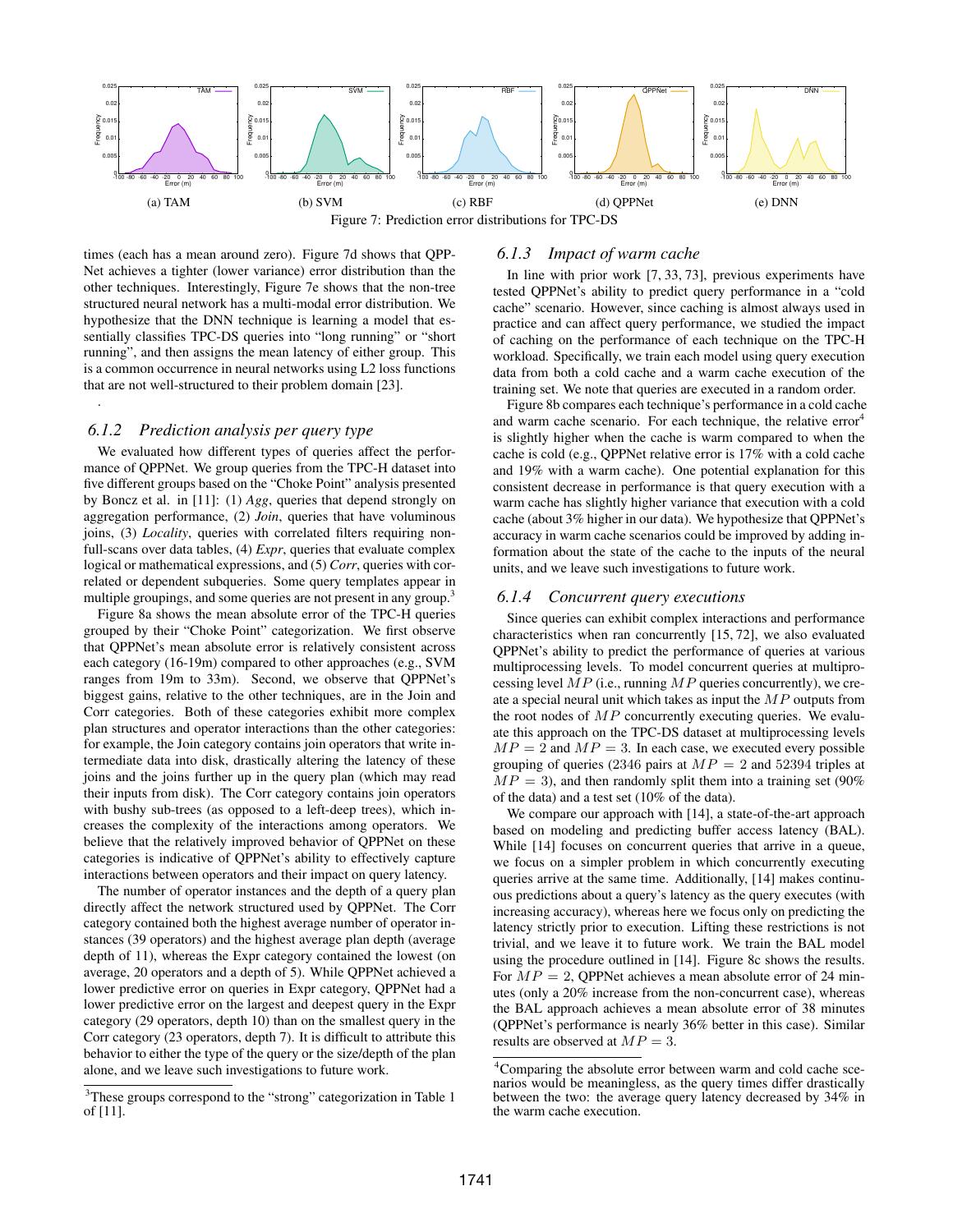

# *6.1.5 Database variations*

Database size: Until now, all experiments were performed using databases containing about 100GB of data. However, different database sizes will have different performance characteristics: a small database may fit entirely in memory, whereas a large dataset may span several disk platters. Of course, databases change in size during normal operation as well, growing or shrinking to match the user's needs. In this section, we measure (1) QPPNet's ability to predict query latency on databases of different sizes, and (2) QPP-Net's ability to predict latency on a significantly larger or smaller database than the database used to train QPPNet.

We constructed 6 TPC-H databases, ranging in size from 50GB to 1600GB. We evaluated QPPNet's accuracy when trained and tested on each pair of databases. For example, we trained QPP-Net on a 50GB database and then tested performance on a 800GB database. The resulting average  $R$  values are plotted in Figure 9a. The lower-left to upper-right diagonal shows that when QPPNet is trained and evaluated on databases of equal size (e.g., trained on a 800GB database and evaluated on the same), the average  $R$  value is relatively constant, around 1.17. Due to space constraints, we omit plots for the other techniques, although we note that each technique also had consistent average  $R$  values when trained and evaluated on databases of the same size (TAM 1.28, SVM 1.32, RBF 1.26).

Figure 9a shows how QPPNet behaves when trained on a database of an initial size which is then grown or shrunk. First, we observe that QPPNet can generalize "down" (to smaller databases) much better than it can generalize "up" (to larger databases). For example, a model trained on a 50GB database does a poor job predicting query latency over a 1600GB database. But, a model trained on a 1600GB *can* achieve reasonable performance on a 50GB database. Second, we observe that models trained on larger databases generalize to even larger databases better than small databases generalize to slightly larger databases. For example, a model trained on a 50GB database gives poor performance on a 100GB database, but a model trained on a 800GB database has relatively better performance on a 1600GB data. A potential explanation for this behavior is that larger databases cover a wider gamut of DBMS phenomena (e.g., spill joins, cache misses) than smaller databases.

Figure 9b compares how each technique generalizes to other database sizes when initially trained on a 200GB database, and then tested on a database of larger or smaller size. Compared with other approaches, QPPNet achieves the best error factor  $R(q)$  value score for each database size. When the size of the database was increased beyond 200GB, the gap between the QPPNet and the TAM approach gets significantly smaller. A potential explanation for this behavior is that the TAM approach uses a model that captures the asymptotic behavior of each query operator, whereas other approaches lack this *a priori* knowledge.

While these experiments demonstrate that QPPNet is somewhat capable of adapting to different database sizes, real world applications would likely need to retrain QPPNet periodically as the underlying database grows, shrinks, or shifts its distribution. We leave efficiently handling these challenges to future work.

Database skew: We evaluate the performance of QPPNet on skewed databases. We used the Zipfian TPC-H generator [4] to generate 100GB TPC-H databases as skew levels 1 (low skew), 2 (moderate skew), and 4 (high skew). We then evaluated each technique as before. The results are plotted in Figure 9c.

All the tested approaches except for DNN had consistent performance even at high skew levels. QPPNet achieves the best prediction accuracy for all skewness levels. While these results indicate that most query performance prediction techniques, including QPPNet, are robust to skew, they do not indicate how well a model trained at one skewness level would perform on data at another skewness level. QPPNet, along with most statistical learning techniques, assume high correspondence between the training data and the test data. Similarly, QPPNet assumes that the training database tuning corresponds to the test database tuning (e.g., same shared buffer, underlying hardware). We leave evaluating cases where these correspondences do not hold to future work.

## 6.2 Training Overhead

Next, we evaluate model training, including analyzing the effectiveness of various optimizations.

Optimizations: We evaluated the training optimizations discussed in Section 5: *information sharing*, caching computations that are shared, and *bucketing*, grouping trees with similar structures into batches in order to take advantage of vector processing.

We evaluated these optimizations by training until the network converged to the best-observed accuracy using no optimizations (*None*), the bucketing optimization alone (*Bucketing*), the information sharing optimization alone (*Shared Info*), and both optimizations (*Both*). For the bucketing optimization, there were 131 (TPC-DS) and 45 (TPC-H) equivalence classes, ranging in size from thousands of queries to only 6 queries. Figure 10a shows the results. Without optimizations, training takes well over a week. Of the new optimizations, information sharing is the more significant in these experiments, bringing the training time down from over a week to a little under 3 days. Both optimizations combined bring the training down to only slightly over 24 hours.

We also measured the memory usage of the information sharing approach, which requires additional space to cache results. The size of the cache was minuscule in comparison to the size of the neural network's weights, with the cache size never exceeding 20MB. We conclude that both the information sharing and batch sampling optimizations reduce the time needed to train the neural network.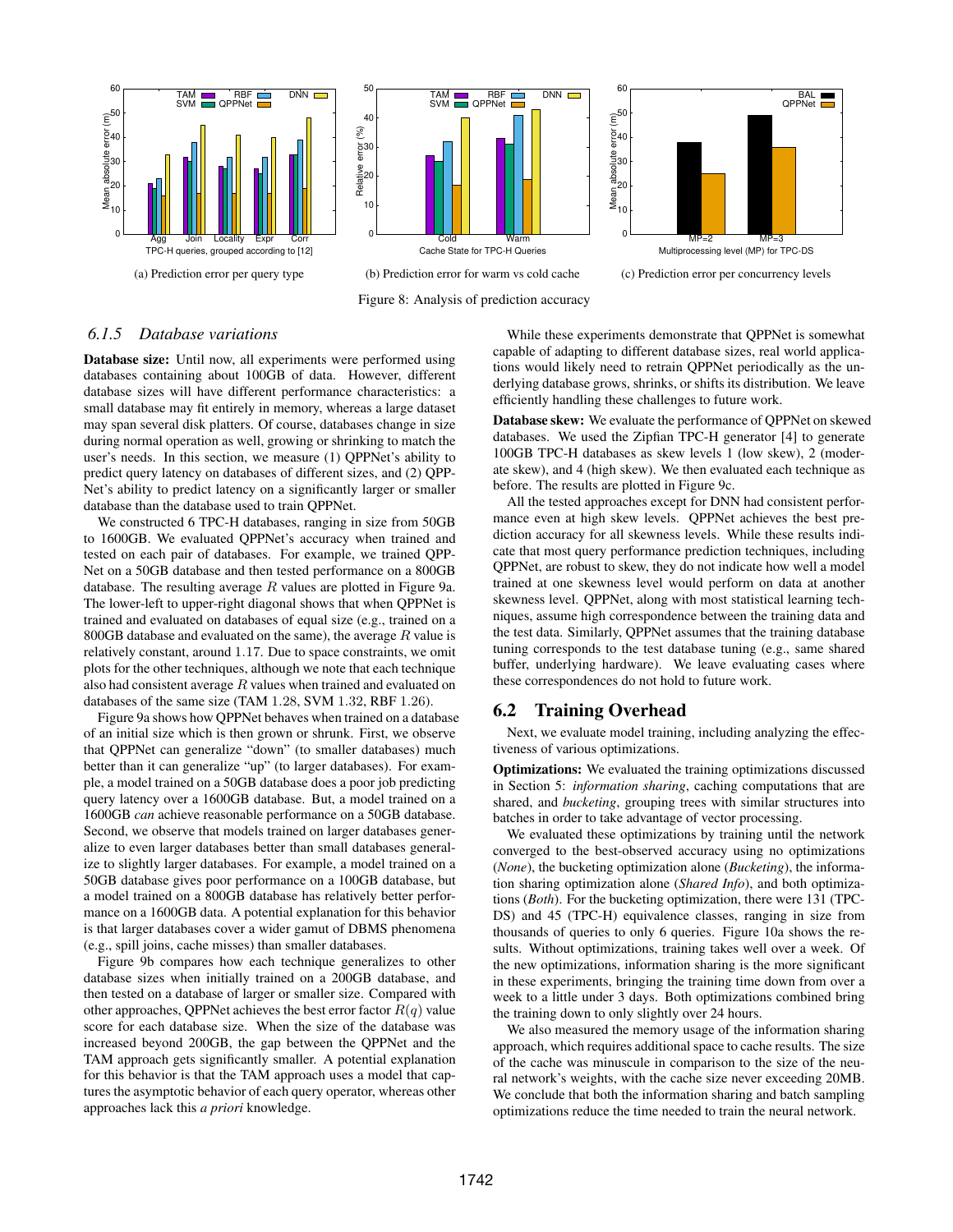

Training convergence: After each training epoch (a full pass over the training queries), we recorded the mean absolute error across the test set. The results are shown in Figure 10b and 10c. While the neural network model did not converge until epoch  $1000 \approx 28$ hours), the performance of the neural network begins to exceed the performance of SVM at around epoch 250 (7 hours) with TPC-H, or after 150 epochs (4.5 hours) for TPC-DS. The neural network begins to exceed the performance of RBF after around 350 epochs (10 hours) for TPC-H, or after 250 epochs for TPC-DS (7 hours).

For some applications, these training overheads may be acceptable. The other tested approaches had significantly lower training time: TAM (20 seconds), SVM (11 minutes), RBF (1 minute). We advise users to be conscious of training time / accuracy tradeoffs. While new techniques [17] promise to drastically decrease neural network training time, we leave investigating them to future work.

## 6.3 Inference Time

We next evaluate inference time. Figure 11a plots inference time against mean absolute error for TPC-H and TPC-DS. TAM has exceptionally low inference time, as TAM only requires evaluating a polynomial model. SVM and RBF have higher inference time, as they compute dot products with support vectors (SVM) or descend a MART tree (RBF). While QPPNet has the highest inference time, it has significantly lower error and can still perform inference in under 100ms (TPC-H/DS queries can run for several minutes).

We also compare QPPNet's inference time for the TPC-DS datset, where the average query has 28 operators, and the TPC-H dataset, where the average query has around 18 operators. Despite the increased number of operators (and thus an increased number of neural units), QPPNet's inference time is only 8ms higher for TPC-DS than for TPC-H. Based on profiling, we determined that QPPNet's inference procedure spent nearly 80% of its time in Py-Torch [54] initialization routines, as opposed to performing neural network computations. We leave further optimizing QPPNet's inference time to avoid repetitive re-initialization to future work.

## 6.4 Network Architecture

So far, we have used 5 hidden layers with 128 neurons for each neural unit. Such networks may be considered small by modern standards. However, when assembled together into a tree, the network is much larger (one to two orders of magnitude). While there is no theoretically-best number of hidden layers or number of neurons per layer, good values can be found automatically with no manual intervention: the number of neurons and layers can be increased until accuracy no longer improves significantly. Intuitively, "deeper" (more hidden layers) architectures enable more feature engineering, as additional layers add additional transformations of the inputs. On the other hand, "taller" (larger hidden layers) architectures allow each feature transformation to be richer, as they have more weights and thus carry more data [30, 61].

We analyze four of the variables at play when trying to find the correct network configuration: the number of hidden layers, the number of neurons, the maximum accuracy the network can reach, and the time it takes to train the network. Generally, increasing either the number of hidden layers or the number or neurons results in an increase in training and inference time due to an increase in the number of weights. But, if the number of neurons or hidden layers is set too low, the network might not have enough weights to learn the underlying data distribution well enough. We thus seek the number of neurons and hidden layers that will minimize training time while still giving near-peak accuracy.

Number of neurons: Figure 11b shows the training time and relative accuracy when varying the number of neurons inside each of the five hidden layers. With an extremely small number of neurons (8 neurons), training time is low (6 hours), but accuracy is extremely poor: QPPNet achieves less than 15% of the accuracy that the 128-neuron network does. On the other hand, using an extremely large number of neurons causes the training time to skyrocket: with 1024 neurons per hidden layer, training time is nearly four times what is required for the 128 neuron network, with only a tiny increase in accuracy (less than 1%).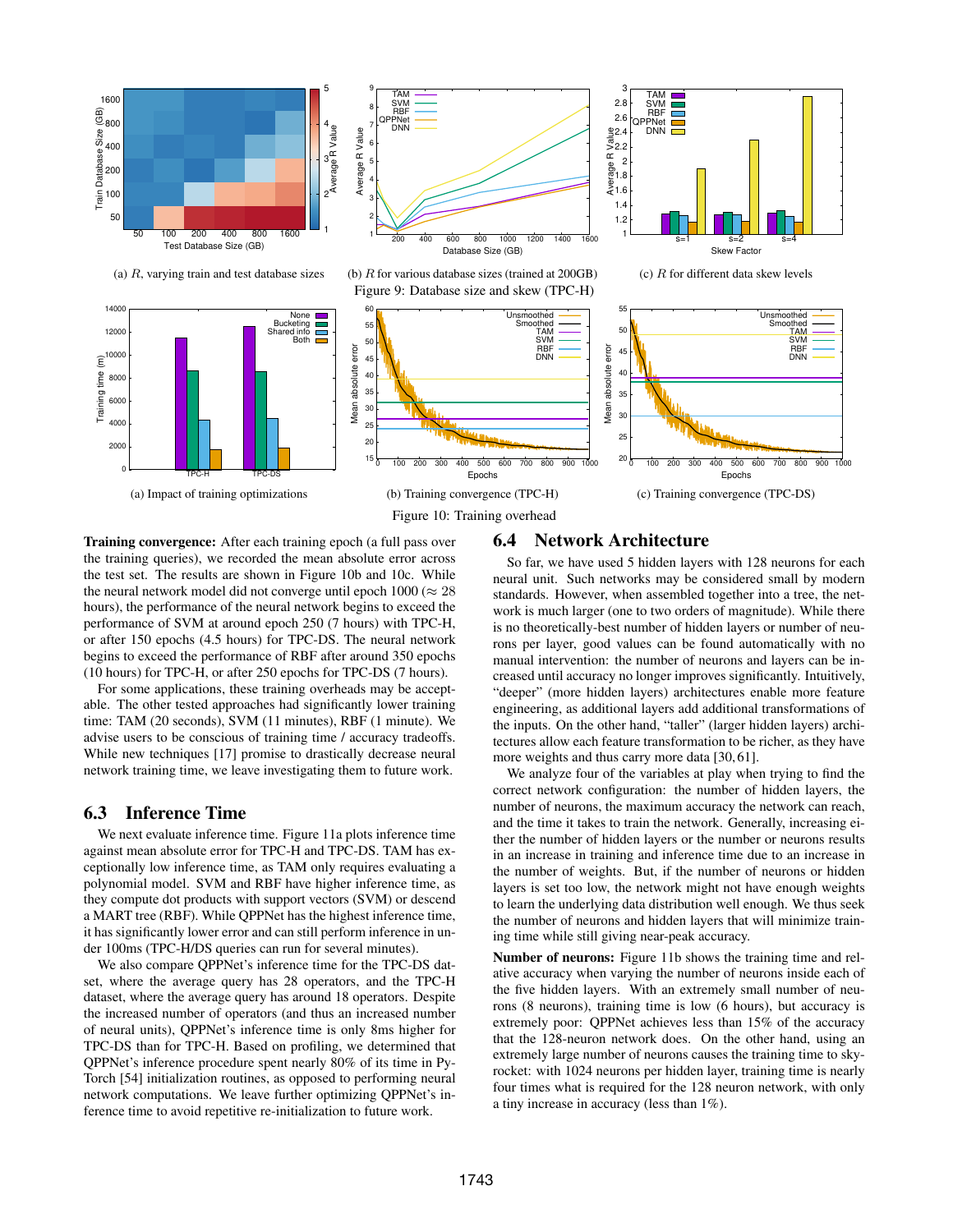

Figure 11: Performance properties of QPPNet

(c) Layers vs. accuracy and training time

One may notice that the training time seems to grow with the log of the number of neurons at first, but then eventually becomes linear. This is because neural networks are trained on GPUs equipped with highly-parallel vector processing units. There is thus sublinear increases in training time until there is approximately one weight per vector processing core, after which the training time changes as expected. When the number of neurons greatly exceeds the capacity of the GPU, the slowdown will become worse than linear.

Number of hidden layers: Figure 11c shows a similar experiment, varying the number of hidden layers and keeping the number of neurons fixed at 128. Note that connecting two layers with 128 neurons to each other requires a matrix of size  $128 \times 128$ , so each additional hidden layer adds on the order of  $2^{14}$  additional weights.

Adding hidden layers has a similar behavior to increasing the number of neurons: initially, each addition brings about a small increase in training time but a large jump in accuracy. Eventually, adding another hidden layer produces a much larger jump in training time and a much smaller jump in accuracy. Figure 11c shows that adding more than 5 hidden layers, at least when the size of each hidden layer is 128 neurons, does not bring about much benefit.

# 7. RELATED WORK

Query performance prediction: A number of approaches leveraging machine learning and statistical analysis to address the problem of query performance prediction have been proposed. We discuss and compare with [7, 33, 73] in our experimental study. [18] focuses on predicting multiple query resource usage metrics simultaneously (but not execution times). Both [53, 75] predict statistics about queries in XML databases. [72] demonstrating that optimizer cost models can be used to predict query performance if one is willing to sample a percentage of the underlying data.

All these techniques suffer from similar drawbacks: first, they require human experts to analyze the properties of an operator or query execution plan and determine how they should be transformed into features for a machine learning algorithm, whereas our deeplearning approach requires no such feature engineering. Second, while some of these approaches model plans, operators, or a combination thereof, none of them learn the *interactions* between various combinations of operators, as the approach presented here does.

A number of techniques [14, 15, 70, 72] extend to concurrent query performance prediction for analytical queries. These techniques assume a-priori knowledge of query templates [14], query structure [70] and/or require extensive offline training on representative queries [15, 72]. Furthermore, their proposed input features, metrics and models are hand-tuned to handle only analytical tasks, which make them less applicable to diverse workloads.

Cardinality estimation: Cardinality estimation is fundamentally related to performance prediction, as an operator's cardinality often correlates with its latency. Cardinality estimation techniques include robust statistical techniques [9,28,46], adaptive histograms [6, 63], and deep learning [25, 36]. While cardinalities are certainly an indicator of latency, translating accurate cardinality estimates to a total plan latency is not a trivial task. However, cardinality estimation techniques could be easily integrated into QPPNet by inserting the estimates into its neural units input vector. The neural network could then learn the relationship between these estimates and the latency of the entire query execution plan.

Progress estimators: Work on query progress indicators [31, 34, 38, 47, 74] essentially amounts to frequently updating a prediction of a query's latency. These approaches estimate the latency of a query *as it is running*, and the estimate that these techniques make at the very start of the query's execution may be quite inaccurate, but are quickly refined and corrected during the early stages of a query's progress. This greatly limits their applicability for aheadof-time query performance prediction, and thus we do not compare against any of these techniques directly.

Deep learning: We are not the first to apply deep learning to problems in data management. Deep learning [30] has driven a recent groundswell of activity in the systems community [71], including several works applying deep reinforcement learning [45] to query optimization [27, 41, 43, 52] and job scheduling [39], learned embeddings to entity matching [49] and data exploration [16], supervised predictive models to index selection [55, 60], indexes themselves [26], and cardinality estimation [25, 36].

# 8. ACKNOWLEDGMENTS

This research is funded by NSF IIS 1815701, NSF IIS Career Award 1253196, and an Amazon Research Award.

## 9. CONCLUSIONS AND FUTURE WORK

We have introduce OPPNet, a novel neural network architecture designed to address the challenges of query performance prediction. The architecture allows for plan-structured neural networks to be constructed by assembling operator-level neural units (neural networks that predict the latency of a given operator) to form a tree-based structure that matches the structure of the query plan generated by the optimizer. We motivated the need for this novel model, described its architecture and have shown how the model can be effectively trained. Experimental results demonstrate that QPPNet outperforms state-of-the-art solutions.

Future work could advance in a number of directions. For example, the neural network architecture presented here could be adapted to handle a dynamic number of concurrent queries. Doing so would require modeling the resource contention among queries. Additionally, more complex operator interactions, such as sideways information passing [22,62] or parallel operator execution, could be incorporated into the model.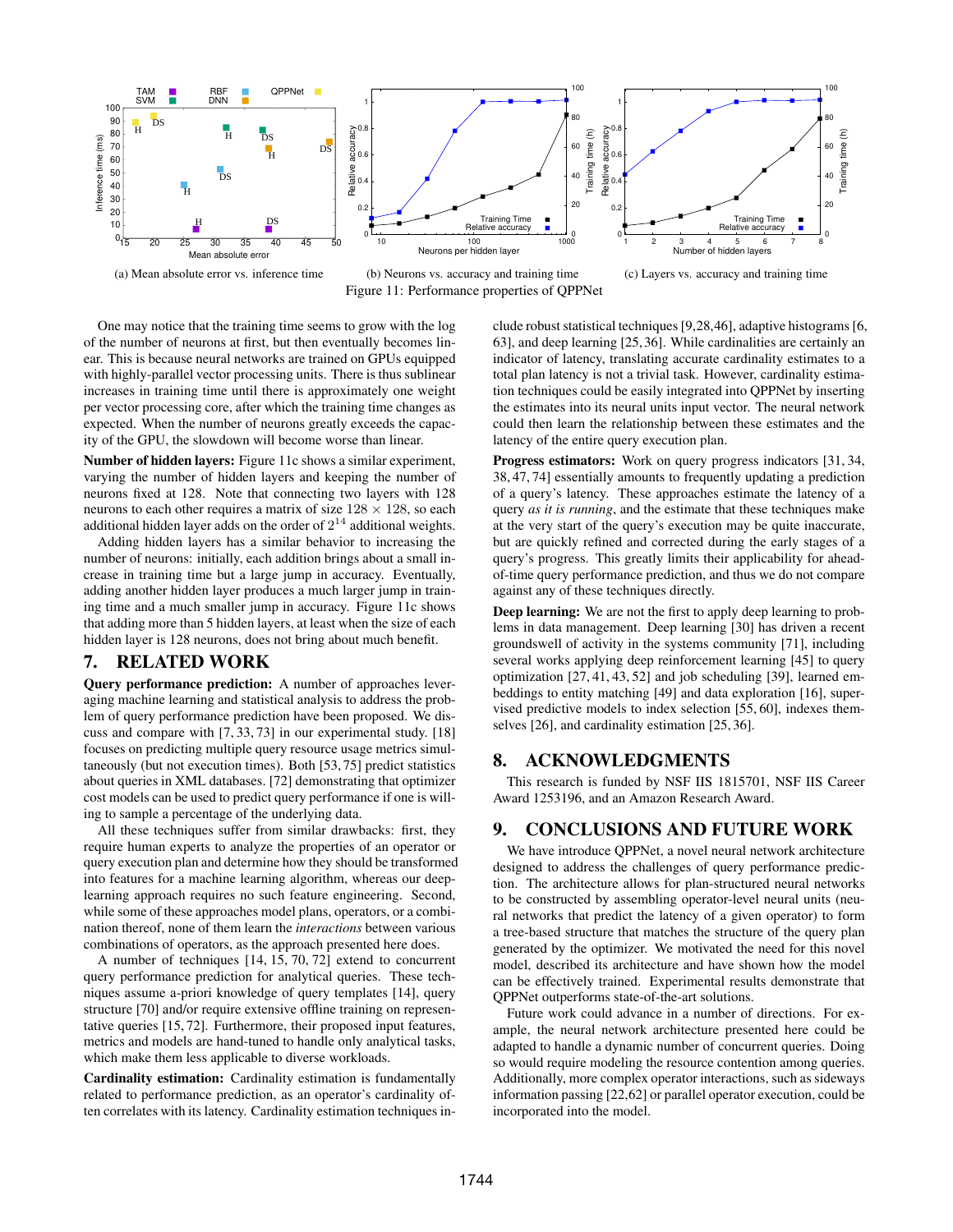# 10. REFERENCES

- [1] MySQL database, https://www.mysql.com/.
- [2] PostgreSQL database, http://www.postgresql.org/.
- [3] SQLite database, https://www.sqlite.org.
- [4] TPC-H skewed,
- https://www.microsoft.com/en-us/download/details.aspx?id=52430. [5] M. Abadi, A. Agarwal, P. Barham, E. Brevdo, Z. Chen, C. Citro,
- G. S. Corrado, A. Davis, J. Dean, M. Devin, S. Ghemawat, I. Goodfellow, A. Harp, G. Irving, M. Isard, Y. Jia, R. Jozefowicz, L. Kaiser, M. Kudlur, J. Levenberg, D. Mane, R. Monga, S. Moore, D. Murray, C. Olah, M. Schuster, J. Shlens, B. Steiner, I. Sutskever, K. Talwar, P. Tucker, V. Vanhoucke, V. Vasudevan, F. Viegas, O. Vinyals, P. Warden, M. Wattenberg, M. Wicke, Y. Yu, and X. Zheng. TensorFlow: Large-Scale Machine Learning on Heterogeneous Distributed Systems. *arXiv:1603.04467 [cs]*, Mar. 2016.
- [6] A. Aboulnaga and S. Chaudhuri. Self-tuning Histograms: Building Histograms Without Looking at Data. In *Proceedings of the 1999 ACM SIGMOD International Conference on Management of Data*, SIGMOD '99, pages 181–192, New York, NY, USA, 1999. ACM.
- [7] M. Akdere and U. Cetintemel. Learning-based query performance modeling and prediction. In *2012 IEEE 28th International Conference on Data Engineering*, ICDE '12, pages 390–401. IEEE, 2012.
- [8] R. Avnur and J. M. Hellerstein. Eddies: Continuously Adaptive Query Processing. In *Proceedings of the 2000 ACM SIGMOD International Conference on Management of Data*, SIGMOD '00, pages 261–272, New York, NY, USA, 2000. ACM.
- [9] B. Babcock and S. Chaudhuri. Towards a Robust Query Optimizer: A Principled and Practical Approach. In *Proceedings of the 2005 ACM SIGMOD International Conference on Management of Data*, SIGMOD '05, pages 119–130, New York, NY, USA, 2005. ACM.
- [10] P. W. Battaglia, J. B. Hamrick, V. Bapst, A. Sanchez-Gonzalez, V. Zambaldi, M. Malinowski, A. Tacchetti, D. Raposo, A. Santoro, R. Faulkner, C. Gulcehre, F. Song, A. Ballard, J. Gilmer, G. Dahl, A. Vaswani, K. Allen, C. Nash, V. Langston, C. Dyer, N. Heess, D. Wierstra, P. Kohli, M. Botvinick, O. Vinyals, Y. Li, and R. Pascanu. Relational inductive biases, deep learning, and graph networks. June 2018.
- [11] P. Boncz, T. Neumann, and O. Erling. TPC-H Analyzed: Hidden Messages and Lessons Learned from an Influential Benchmark. In *Revised Selected Papers of the 5th TPC Technology Conference on Performance Characterization and Benchmarking - Volume 8391*, TPC '14, pages 61–76, Berlin, Heidelberg, 2014. Springer-Verlag.
- [12] L. Bottou. Large-Scale Machine Learning with Stochastic Gradient Descent. In *Proceedings of COMPSTAT'2010*, COMPSTAT '10, pages 177–186. Physica-Verlag HD, 2010.
- [13] Y. Chi, H. J. Moon, H. Hacigumus, and J. Tatemura. SLA-tree: A Framework for Efficiently Supporting SLA-based Decisions in Cloud Computing. In *Proceedings of the 14th International Conference on Extending Database Technology*, EDBT '11, pages 129–140, Uppsala, Sweden, 2011. ACM.
- [14] J. Duggan, U. Cetintemel, O. Papaemmanouil, and E. Upfal. Performance Prediction for Concurrent Database Workloads. In *Proceedings of the 2011 ACM SIGMOD International Conference on Management of Data*, SIGMOD '11, pages 337–348, Athens, Greece, 2011. ACM.
- [15] J. Duggan, O. Papaemmanouil, U. Cetintemel, and E. Upfal. Contender: A Resource Modeling Approach for Concurrent Query Performance Prediction. In *Proceedings of the 14th International Conference on Extending Database Technology*, EDBT '14, pages 109–120, 2014.
- [16] R. C. Fernandez and S. Madden. Termite: A System for Tunneling Through Heterogeneous Data. In *AIDM @ SIGMOD 2019*, aiDM '19, 2019.
- [17] J. Frankle and M. Carbin. The Lottery Ticket Hypothesis: Finding Sparse, Trainable Neural Networks. *International Conference on Learning Representations*, 2019.
- [18] A. Ganapathi, H. Kuno, U. Dayal, J. L. Wiener, A. Fox, M. Jordan, and D. Patterson. Predicting Multiple Metrics for Queries: Better Decisions Enabled by Machine Learning. In *2009 IEEE 25th*

*International Conference on Data Engineering*, ICDE '09, pages 592–603, Mar. 2009.

- [19] X. Glorot, A. Bordes, and Y. Bengio. Deep Sparse Rectifier Neural Networks. In G. Gordon, D. Dunson, and M. Dudík, editors, *Proceedings of the Fourteenth International Conference on Artificial Intelligence and Statistics*, volume 15 of *PMLR '11*, pages 315–323, Fort Lauderdale, FL, USA, Apr. 2011. PMLR.
- [20] S. Hochreiter and J. Schmidhuber. Long Short-Term Memory. *Neural Computation*, 9(8):1735–1780, Nov. 1997.
- [21] K. Hornik, M. Stinchcombe, and H. White. Multilayer feedforward networks are universal approximators. *Neural Networks*, 2(5):359–366, Jan. 1989.
- [22] Z. G. Ives and N. E. Taylor. Sideways Information Passing for Push-Style Query Processing. In *2008 IEEE 24th International Conference on Data Engineering*, ICDE '08, pages 774–783, Apr. 2008.
- [23] K. Janocha and W. M. Czarnecki. On Loss Functions for Deep Neural Networks in Classification. *Theoretical Foundations of Machine Learning*, Feb. 2017.
- [24] Jun Rao, H. Pirahesh, C. Mohan, and G. Lohman. Compiled Query Execution Engine using JVM. In *22nd International Conference on Data Engineering (ICDE'06)*, ICDE '06, pages 23–23, Apr. 2006.
- [25] A. Kipf, T. Kipf, B. Radke, V. Leis, P. Boncz, and A. Kemper. Learned Cardinalities: Estimating Correlated Joins with Deep Learning. In *9th Biennial Conference on Innovative Data Systems Research*, CIDR '19, 2019.
- [26] T. Kraska, A. Beutel, E. H. Chi, J. Dean, and N. Polyzotis. The Case for Learned Index Structures. In *Proceedings of the 2018 International Conference on Management of Data*, SIGMOD '18, pages 489–504, New York, NY, USA, 2018. ACM.
- [27] S. Krishnan, Z. Yang, K. Goldberg, J. Hellerstein, and I. Stoica. Learning to Optimize Join Queries With Deep Reinforcement Learning. *arXiv:1808.03196 [cs]*, Aug. 2018.
- [28] P.-A. Larson, W. Lehner, J. Zhou, and P. Zabback. Cardinality Estimation Using Sample Views with Quality Assurance. In *Proceedings of the 2007 ACM SIGMOD International Conference on Management of Data*, SIGMOD '07, pages 175–186, New York, NY, USA, 2007. ACM.
- [29] Y. LeCun and Y. Bengio. Convolutional networks for images, speech, and time series. *The Handbook of Brain Theory and Neural Networks*, pages 255–258, 1998.
- [30] Y. LeCun, Y. Bengio, and G. Hinton. Deep learning. *Nature*, 521(7553):436–444, May 2015.
- [31] K. Lee, A. C. König, V. Narasayya, B. Ding, S. Chaudhuri, B. Ellwein, A. Eksarevskiy, M. Kohli, J. Wyant, P. Prakash, R. Nehme, J. Li, and J. Naughton. Operator and Query Progress Estimation in Microsoft SQL Server Live Query Statistics. In *Proceedings of the 2016 International Conference on Management of Data*, SIGMOD '16, pages 1753–1764, New York, NY, USA, 2016. ACM.
- [32] H. Leeb and B. M. Pötscher. Sparse estimators and the oracle property, or the return of Hodges' estimator. *Journal of Econometrics*, 142(1):201–211, Jan. 2008.
- [33] J. Li, A. C. König, V. Narasayya, and S. Chaudhuri. Robust estimation of resource consumption for SQL queries using statistical techniques. *PVLDB*, 5(11):1555–1566, 2012.
- [34] J. Li, R. V. Nehme, and J. Naughton. GSLPI: A Cost-Based Query Progress Indicator. In *2012 IEEE 28th International Conference on Data Engineering*, ICDE '12, pages 678–689, Apr. 2012.
- [35] Z. C. Lipton, J. Berkowitz, and C. Elkan. A Critical Review of Recurrent Neural Networks for Sequence Learning. *arXiv:1506.00019 [cs]*, May 2015.
- [36] H. Liu, M. Xu, Z. Yu, V. Corvinelli, and C. Zuzarte. Cardinality Estimation Using Neural Networks. In *Proceedings of the 25th Annual International Conference on Computer Science and Software Engineering*, CASCON '15, pages 53–59, Riverton, NJ, USA, 2015. IBM Corp.
- [37] W. Liu, Z. Wang, X. Liu, N. Zeng, Y. Liu, and F. E. Alsaadi. A survey of deep neural network architectures and their applications. *Neurocomputing*, 234:11–26, Apr. 2017.
- [38] G. Luo, J. F. Naughton, C. J. Ellmann, and M. W. Watzke. Toward a